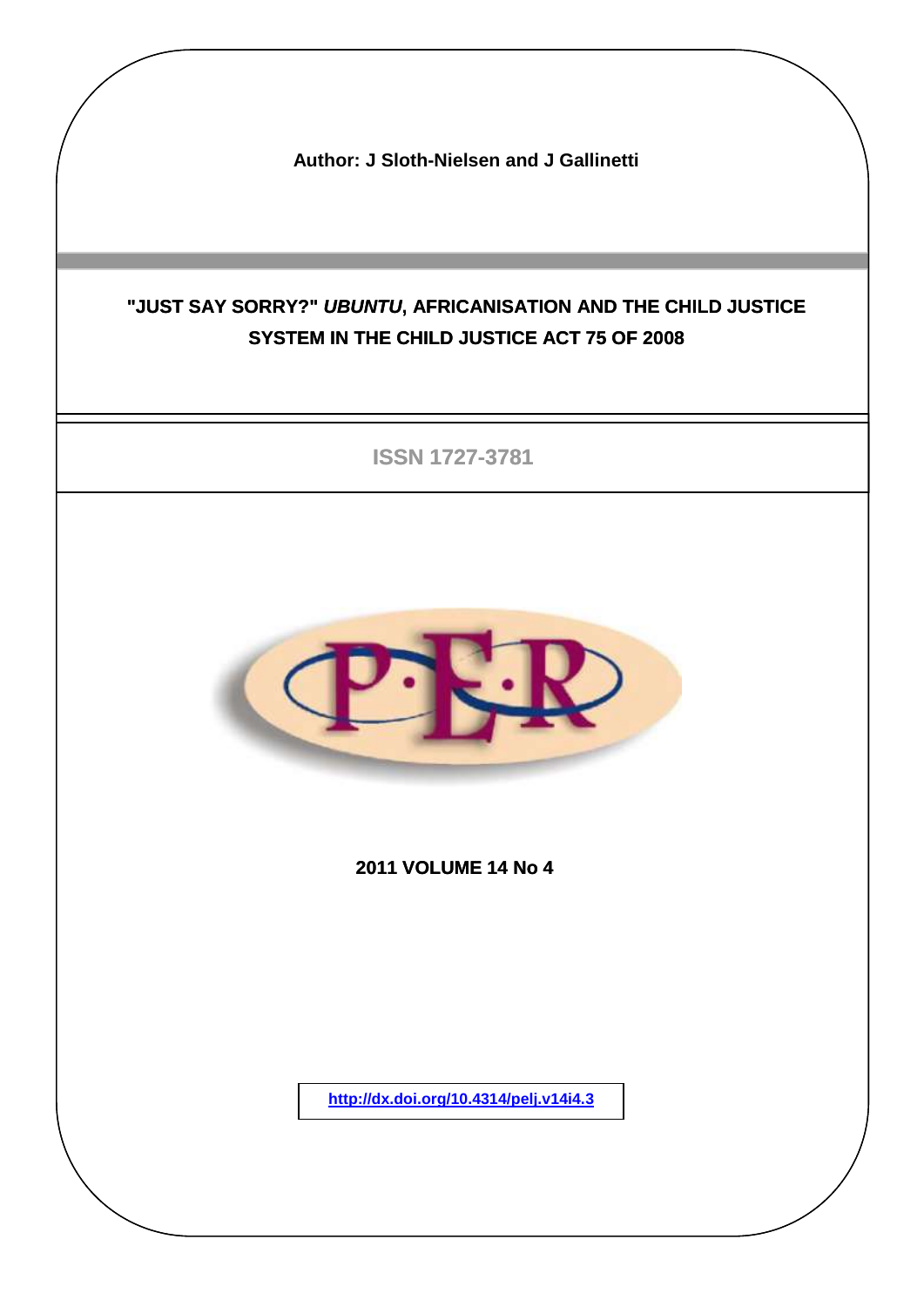# **"JUST SAY SORRY?"** *UBUNTU***, AFRICANISATION AND THE CHILD JUSTICE SYSTEM IN THE CHILD JUSTICE ACT 75 OF 2008**

J Sloth-Nielsen

J Gallinetti\*\*

## **1. Introduction**

1

The history of the development and passage through Parliament of the Child Justice Act 75 of 2010 (the Act) has been reasonably well documented, and the various influences on the process of law making that preceded the Act have enjoyed considerable academic attention.<sup>1</sup>

Various claims are made concerning the overall import and thrust of the legislation that was finally adopted. A non-governmental movement which developed around the Parliamentary processes<sup>2</sup> has been at the centre many of these claims. The authors of this paper are intimately connected to this NGO movement, and one of us was the co-ordinator of the Child Justice Alliance until the end of 2008. We therefore declare at the outset our prior interest in depicting the envisaged new system as constituting a significant advance in human rights and constitutional terms over the *ad hoc* arrangements for children in trouble with the law that prevailed previously.

J Sloth-Niesen. BA LLB (Stell) LLM (UCT) LLD (UWC), Professor, Faculty of Law, University of the Western Cape (jsloth-nielsen@uwc.ac.za).

and a J Gallinetti. BA LLB LLM (UCT) PhD (UWC), Senior Lecturer, Faculty of Law, University of the Western Cape (jgallinetti@uwc.ac.za).

<sup>1</sup> Sloth-Nielsen J The Role of International law in Juvenile Justice Reform in South Africa (LLD thesis UWC 2001); Skelton A The Influence of the Theory and Practice of Restorative Justice in South Africa with Special Reference to Child Justice (LLD thesis UP 2006); Gallinetti J An Assessment of the Significance of the International Labour Organisation's Convention 182 in South Africa with Specific Reference to the Instrumental se of Children in the Commission of Offences as a Worst Form of Child Labour (PhD thesis UWC 2008); Skelton A "The South African Child Justice Bill: Transition as Opportunity" in Jensen E and Jepson J (eds) Juvenile Law Violators, Human Rights and the Development of New Juvenile Justice Systems (Hart Publishing: Oxford 2006); Skelton A and Bately M Charting Progress, Mapping the Future: Restorative Justice in South Africa (Restorative Justice Centre and Institute for Security Studies 2006); Gallinetti J Getting to know the Child Justice Act (Child Justice Alliance Cape Town 2009).

<sup>2</sup> The Act was extensively debated in Parliament in two discrete periods: in 2003, under the chairpersonship of Johnny de Lange, MP, then heading the Portfolio Committee on Justice and Constitutional Development; and later in 2008, under the helm of Yunis Carriem MP after the Bill had been redrafted and debates around the newly tabled provisions were in effect re-opened.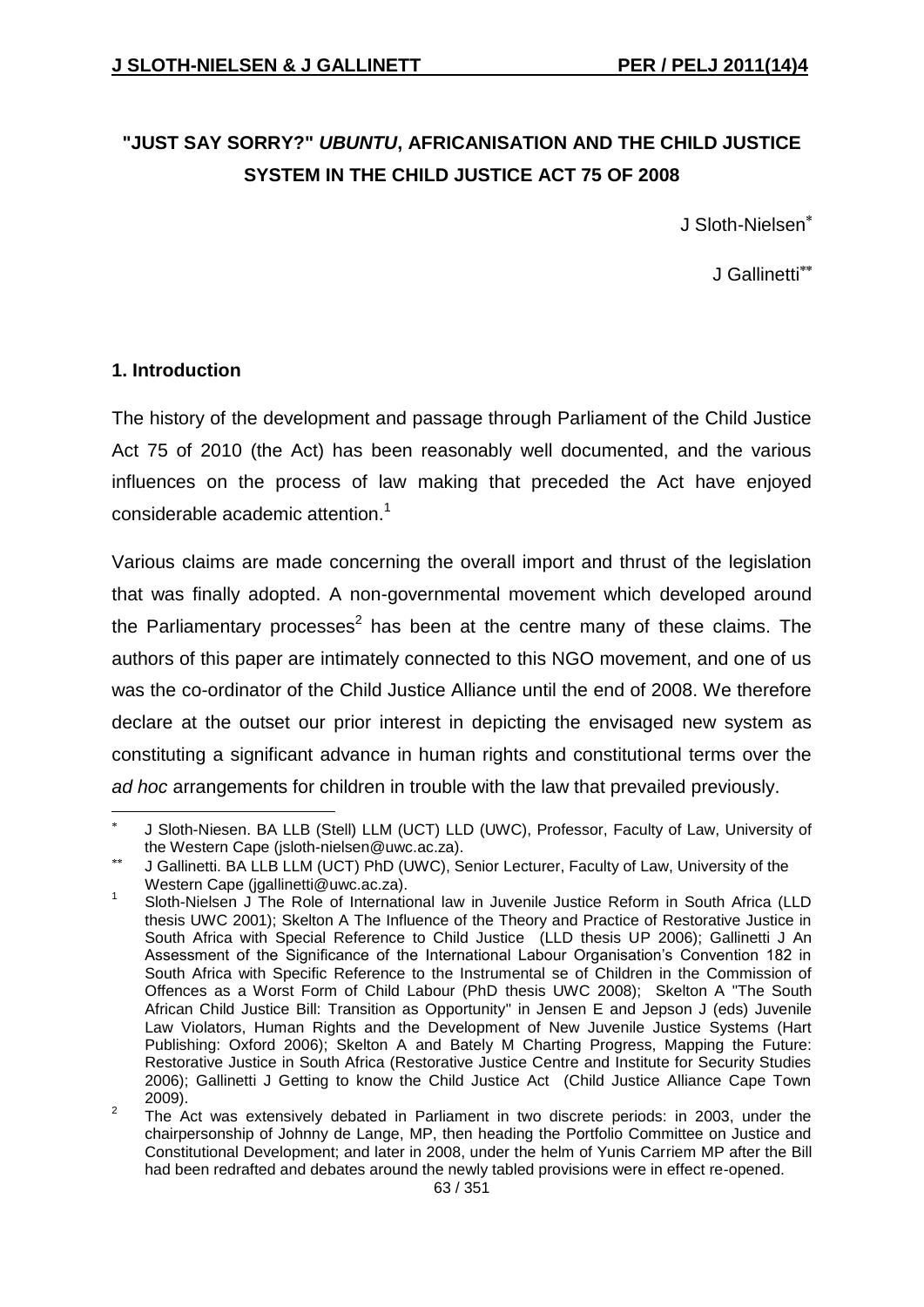It has been contended that the general thrust of the Child Justice Act renders it a meaningful attempt to give effect to South Africa's constitutional and international law obligations, and that substantial compliance with the overarching norms relating to juvenile justice (as the field is termed internationally) has been brought about. Further, it has been argued that the Act ushers in a new era in the field of dispute resolution insofar as provision is made for restorative justice options as diversionary alternatives, $3$  and therefore that the Act is characterised by a restorative justice orientation. Third, it is alleged that the Act "Africanises" child justice proceedings through the incorporation of the values of *ubuntu* in its provisions and its preamble. Fourth, from the opposite side of the fence, as it were, detractors have from time to time suggested that the diversionary preference exhibited in the Act lets children "off the hook" and absolves them from responsibility for their criminal acts. The "just say sorry" reading of the Act as a whole views the Act's scheme as a licence for lenience and an abdication of state responsibility for dealing with the aftermath of children's criminal behaviour.<sup>4</sup>

The paper commences with an examination of the various features of the Act that could be said to contribute to its African flavour. Thereafter, the significance of these features is contextualised within the overall framework of the criminal procedure provided for. The paper explores dispassionately whether the third and fourth claims referred to above, in particular, can truly be substantiated. This task also involves exploring the extent to which the second claim referred to above, namely that the Act furthers a restorative approach to child justice, is borne out.

# **2. The Child Justice Act as an 'Africanised' statute**

# *2.1 The Preamble*

 $\overline{3}$ Diversion of matters away from formal criminal proceedings is a central tenet of the new Act, forming a distinct chapter of the Act, and being strengthened procedurally through a variety of provisions aimed at ensuring that diversion is considered by justice system decision makers at various stages of the criminal procedure. See sections 41 and 42, and Chapter 8 of the Act.

<sup>4</sup> The title is based on the caption to a cartoon that appeared in a South African daily newspaper when the Child Justice Bill was first tabled in Parliament in 2003.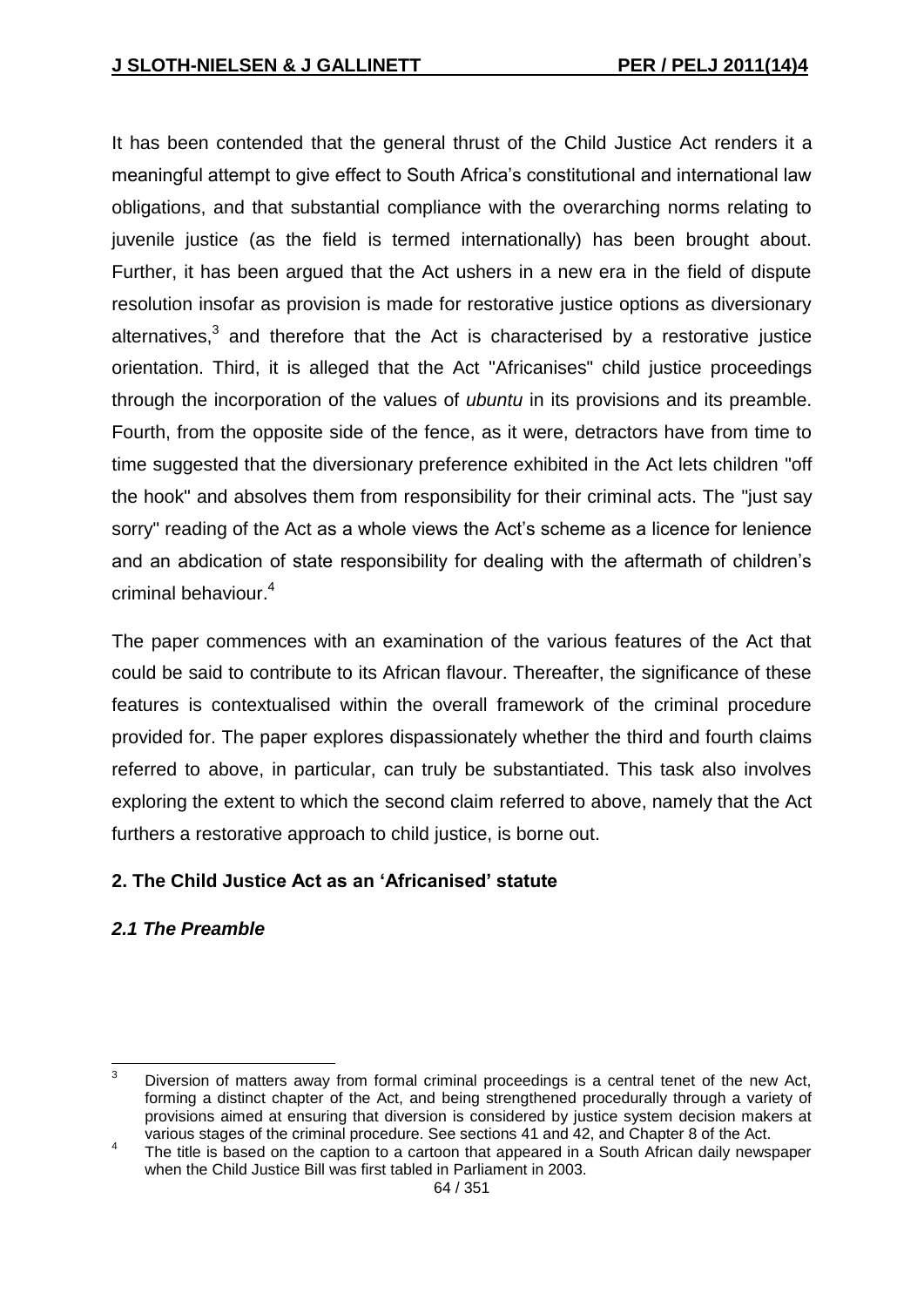The first characteristic of the Act is an unusually long and detailed Preamble, reminiscent of a treaty or resolution of an international human rights organ.<sup>5</sup> Comprising fully 4 pages (with several bulleted lists interspersed - one needs to read the Preamble to get a full sense of the number of paragraphs involved) the Preamble covers considerable ground. It alludes to the treatment of children under apartheid, where black children in particular did not have the "opportunity to live and act like children", and the overall aspirations of the Constitution regarding values such as social and economic justice and the provision of an improved quality of life for all. The constitutional protection of the rights of children is highlighted by reference to all of the section 28 rights that could have a bearing on children in the justice system;<sup>6</sup> yet the desire to replace existing statutory provisions which do not "address the plight of children in conflict with the law" with a system that "takes into account their vulnerability and needs" is expressly grounded in the "capacity, resource and other constraints which require a pragmatic and incremental strategy".<sup>7</sup>

The Preamble then charts a series of aims and objectives of the new child justice system. Of relevance to this paper are the following: the aim of centralising diversion as an option for children in the criminal justice system (in accordance with the "values underpinning the Constitution and with our international obligations"); the aim of expanding and entrenching the principles of restorative justice (while ensuring children's responsibility and their accountability for crimes committed); minimising the potential for re-offending through placing increased emphasis on the effective rehabilitation and reintegration of children; balancing the interests of children and

 $\frac{1}{5}$ These documents are also characterised by statements of principle prefaced by phrases such as "recognising that", "mindful that" and "acknowledging that".... .

<sup>6</sup> Although not cited by section, the rights concerned are section  $28(1)(q)$ ,  $28(1)(b)$ ,  $28(1)(d)$ , and 28(1)(e). Interestingly the constitutional right to legal representation is not referred to specifically, nor is the principle of the best interest of the child. See the Children's Act 38 of 2005 for an elaborate expression of the principle of the best interests of the child, which is included in section 7.

<sup>7</sup> This is not an ideal model for the legislative incorporation of a realistic and useful standard to which the state must adhere in the implementation of the legislation. Contrast this with section 4 of the Children's Act, which exhorts the state to implement the Act progressively to the maximum extent of available resources, realising that competing priorities exist. This latter provision has already enjoyed judicial recognition in the recent *Nawongo* judgement of the Free State High Court: *National Association of Welfare Organisations and Non-Governmental Organisations and Others v Member of the Executive Council for Social Development, Free State*, unreported, case no. 1719/2010. However, it must be noted that section 97 of the Child Justice Act provides a detailed framework for implementation. It requires policy directives, a national policy framework and monitoring and evaluation of the implementation of the Act, for instance.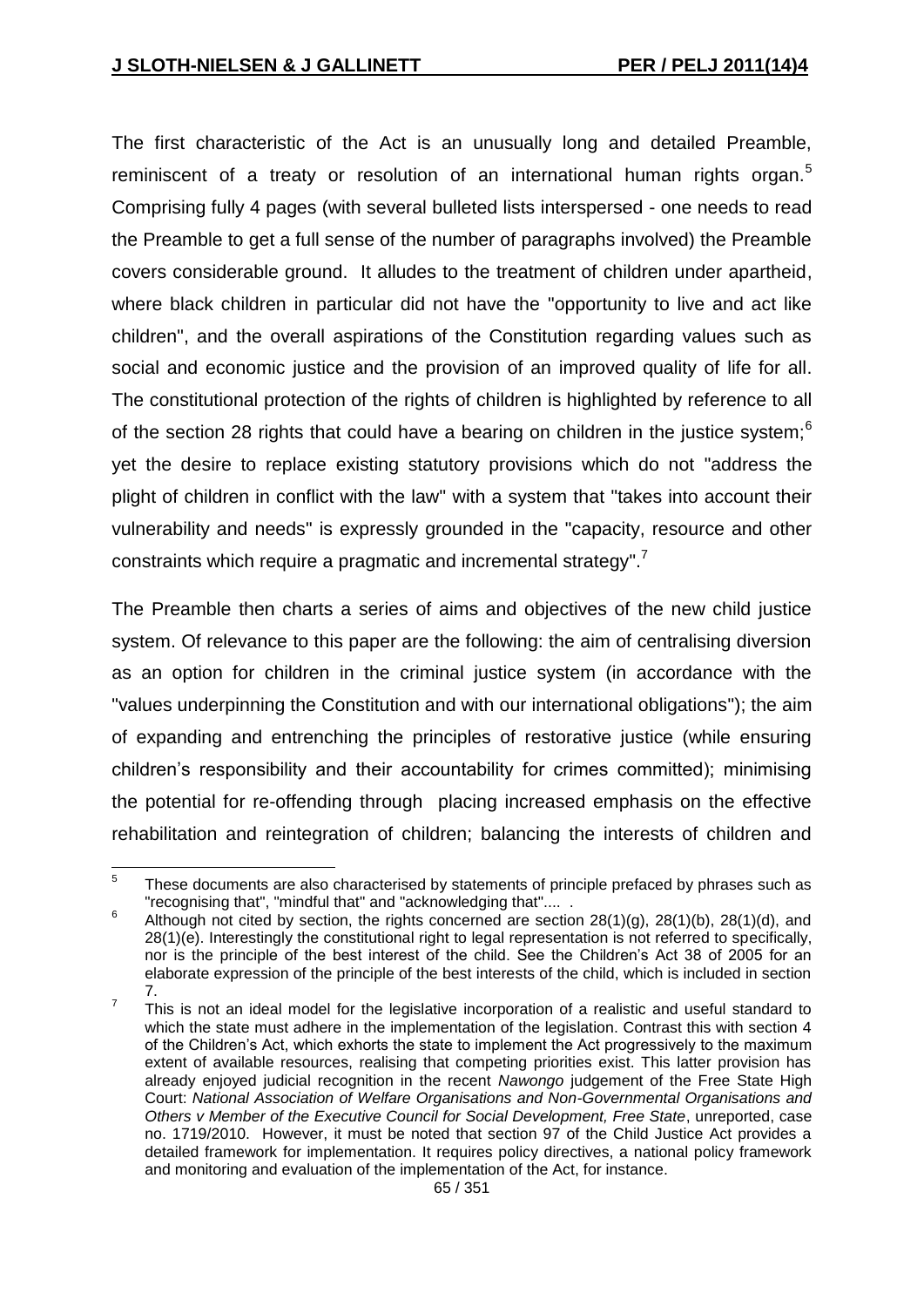those of society and victims; and creating a system which in broad terms takes into account the long-term benefits of a less rigid criminal justice process that suits the needs of children in conflict with the law in appropriate cases. The specific innovations of the new procedure and their alleged compliance with South Africa's treaty obligations under the Convention on the Rights of the Child (UNCRC) and the African Charter on the Rights and Welfare of the Child (African Children's Charter) are then also detailed in the final page of the Preamble.

Two obvious questions that arise are what the possible legal status of these righteous intentions, expressed in quasi-legislative form, might be, and the extent to which the actual legislative provisions bear out the stated objectives. The short answer to the first is that the Preamble at least in reality frames the context: it may be that the noble sentiment and background sketched are at most of vague interpretative value, and since each lofty aspiration is expressed with a fair degree of ambiguity, it is unlikely that the elegant wording will play much of a role in shaping the fate of individual children. Traditionally, in fact, the Preamble to an Act may be consulted in only two instances: where the provision to be interpreted is ambiguous or where the intention of the legislature is that the wide language used is required in some way to be limited. $8$  However, a Preamble may well play a valuable role in providing future judicial guidance in interpreting specific provisions of the Act and future outcomes at the level of the High Court or the Supreme Court of Appeal. This is borne out by the purposive interpretive approach adopted in the post-Constitution era where the courts have been more willing to interpret statutes in the light of their purposes.<sup>9</sup>

However, in addition, the purpose of a statute or section is especially important in the context of the Constitution: both the statute's purpose and effect are of use in determining its constitutionality.<sup>10</sup> This is evident from the approach of the Constitutional Court in *Centre for Child Law v Minister of Justice and Constitutional* 

 $\overline{8}$ <sup>8</sup> De Ville JR *Constitutional and statutory interpretation* (Interdoc Consultants (Pty) Ltd Cape Town 2000) 147.

<sup>9</sup> See for instance *MV Golden North Governor and Bank of Scotland v Fund Constituting the Proceeds of the Judicial Sale of the MV Golden North (Maritime Technical Co Ltd Intervening)* 1999 (1) SA 144 (D) 152.

 $10$  De Ville (n 10) 249.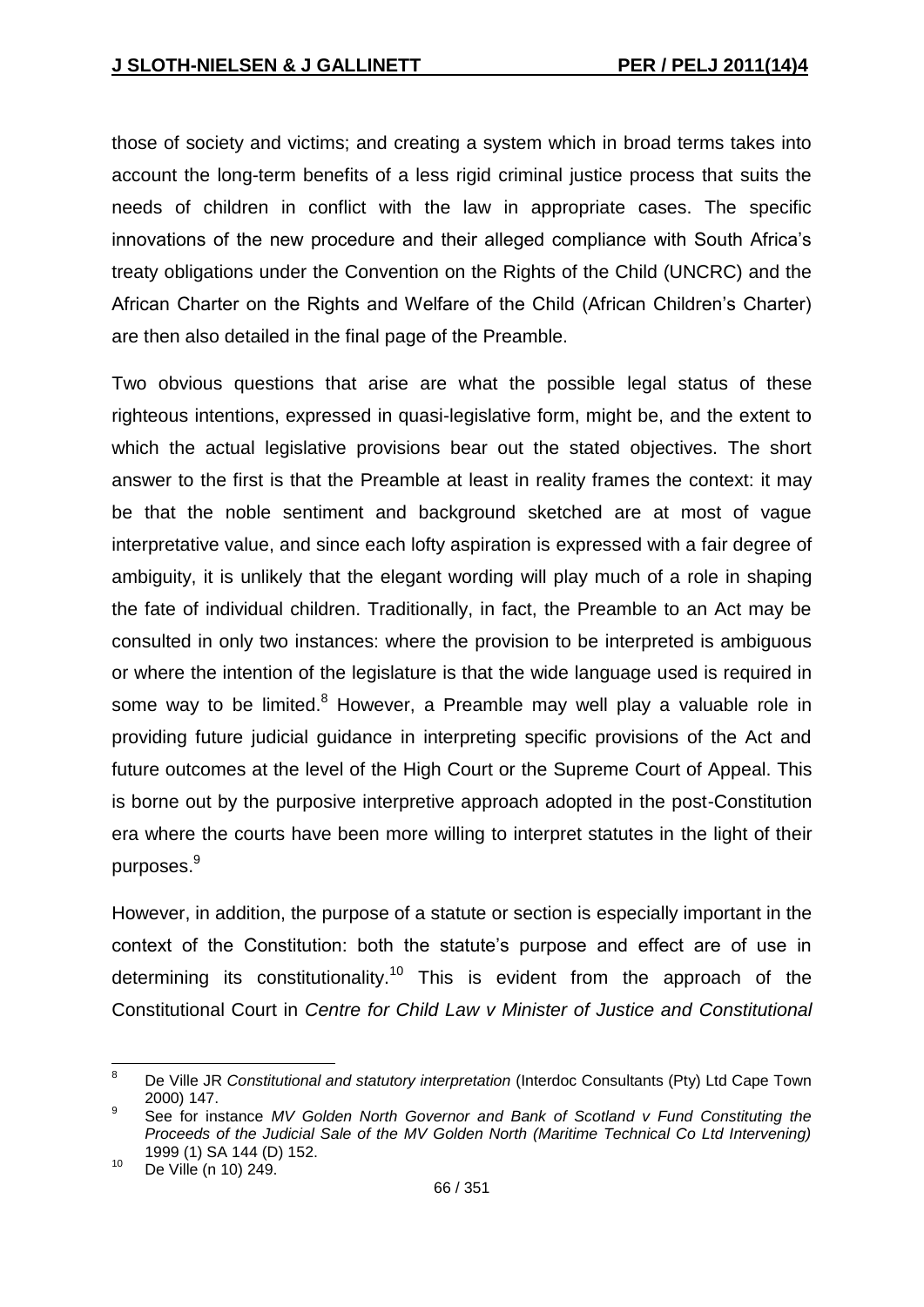*Development and Others,*<sup>11</sup> where the Court stated that "government's objective in enacting legislation is relevant to determining its validity in the face of constitutional challenge. It does not of course determine what the statute means". <sup>12</sup>

As 'academic activists' we must hold the view that the Preamble is not insignificant and that it can play a role in the future interpretation of the Child Justice Act. Whether or not this will in fact occur remains to be seen.

As to the second question, if the actual provisions of the law will achieve all of the goals set out, that is an issue on which commentators may differ, depending on their point of view. The provision in section 77(4) that children may in certain circumstances be sentenced to a period of 25 years imprisonment would attract international disapproval, and arguably offends the principle of deprivation of liberty for the shortest appropriate period of time.<sup>13</sup> But the legislation makes extensive provision for diversion, providing a clear legal framework for 'measures other than criminal procedures' as required by the UNCRC's article 40(3). However, a full discussion of this theme lies outside the scope of this paper.<sup>14</sup>

The Preamble gives some expression, it is conceded, to indigenous values, insofar as the harsh treatment of children in conflict with the law under apartheid is recognised, the intention to comply with the commitments of the African Children's Charter is stated,<sup>15</sup> and the introduction of the principles of restorative justice is featured as a key aim.

However, of far more legal significance, we aver, are sections 2 and 3, detailing respectively the "objectives of the act" and the "guiding principles", which elaborate

 $11$  $^{11}$  2009 ZACC 18.

Par 22. Note that this statement is made in the context of the Criminal Law (Sentencing) Amendment Act 2007 and not the Child Justice Act.

<sup>13</sup> Section 28(1)(g) of the Constitution and Article 37(b) of the UNCRC.

See, for one view, Wakefield L "South Africa's Compliance with the United Nations Convention on the Rights of the Child and other International Instruments: Does the new Child Justice Act 75 of 2008 Truly Comply?" in *The Children's Convention at 21: The Rights of the Child come of Age*? 18 – 20 June 2010 University of Ulster (Magee Campus) Northern Ireland (copy on file with the authors).

<sup>&</sup>lt;sup>15</sup> And the African Children's Charter in turn has a unique provision on the situation of children under apartheid, which was still in force at the time that the Charter was drafted. The provisions of both the Charter and the UNCRC are, in addition to their formative influence as recorded in the Preamble, also guiding principles in the application of the Act. They are referred to directly in section 3(i) as well.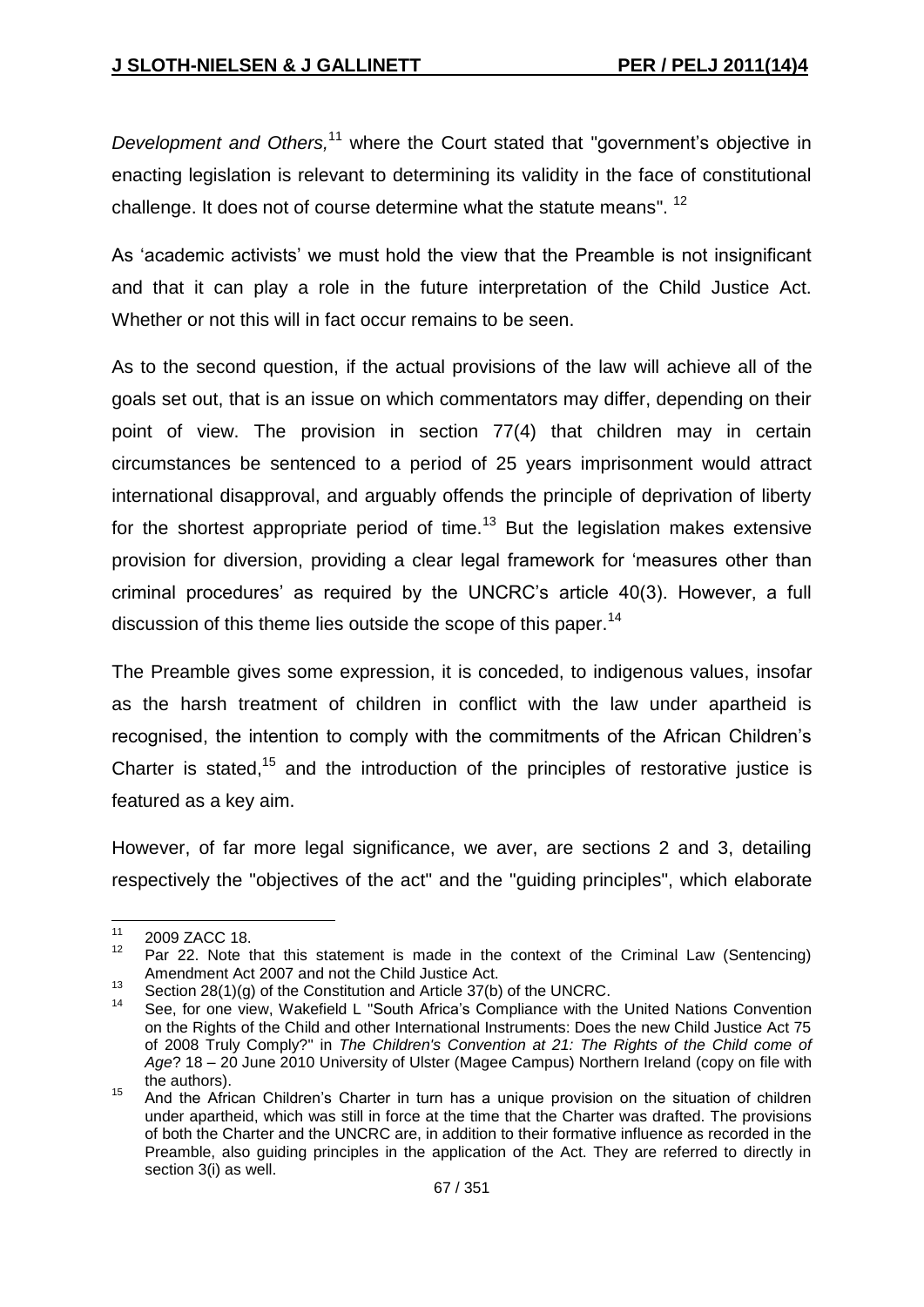more clearly upon the purpose and aims of the legislation. The authors could not find clear and principled guidance on the role of such provisions as "objectives" and "principles" in the evolution of the statutory interpretation of an Act in the modern era. Justice Cameron's cited dictum in *Centre for Child Law (supra)* seems to indicate that there might be some disagreement as to the weight of government's stated objectives in the interpretative process.

## *2.2 The objectives of the Act*

The objectives clause, scrutinised closely, restates much of the Preamble in another way. Hence, providing for the special treatment of children, contributing to safer communities, encouraging children to become law abiding adults, preventing harsh treatment in the conventional criminal justice system (and so forth) feature in a different form, but cover essentially the same territory. One objective which is framed more strongly in the body of the law (as against the Preamble) is that continued in section 2(e):

To promote co-operation between government departments, and between government departments and the non-governmental sector and civil society, to ensure an integrated and holistic approach in the implementation of this Act.

The most important section for the purposes of the present discussion is section 2(b), which states the commitment to *ubuntu*. This objective is couched in the following terms:

To promote the spirit of *ubuntu* in the child justice system through –

- i Fostering a child's sense of dignity and worth;
- ii Reinforcing children's respect for human rights and the fundamental freedoms of others by holding children accountable for their actions and safe-guarding the interest of victims and the community;
- iii Supporting reconciliation by means of a restorative justice response; and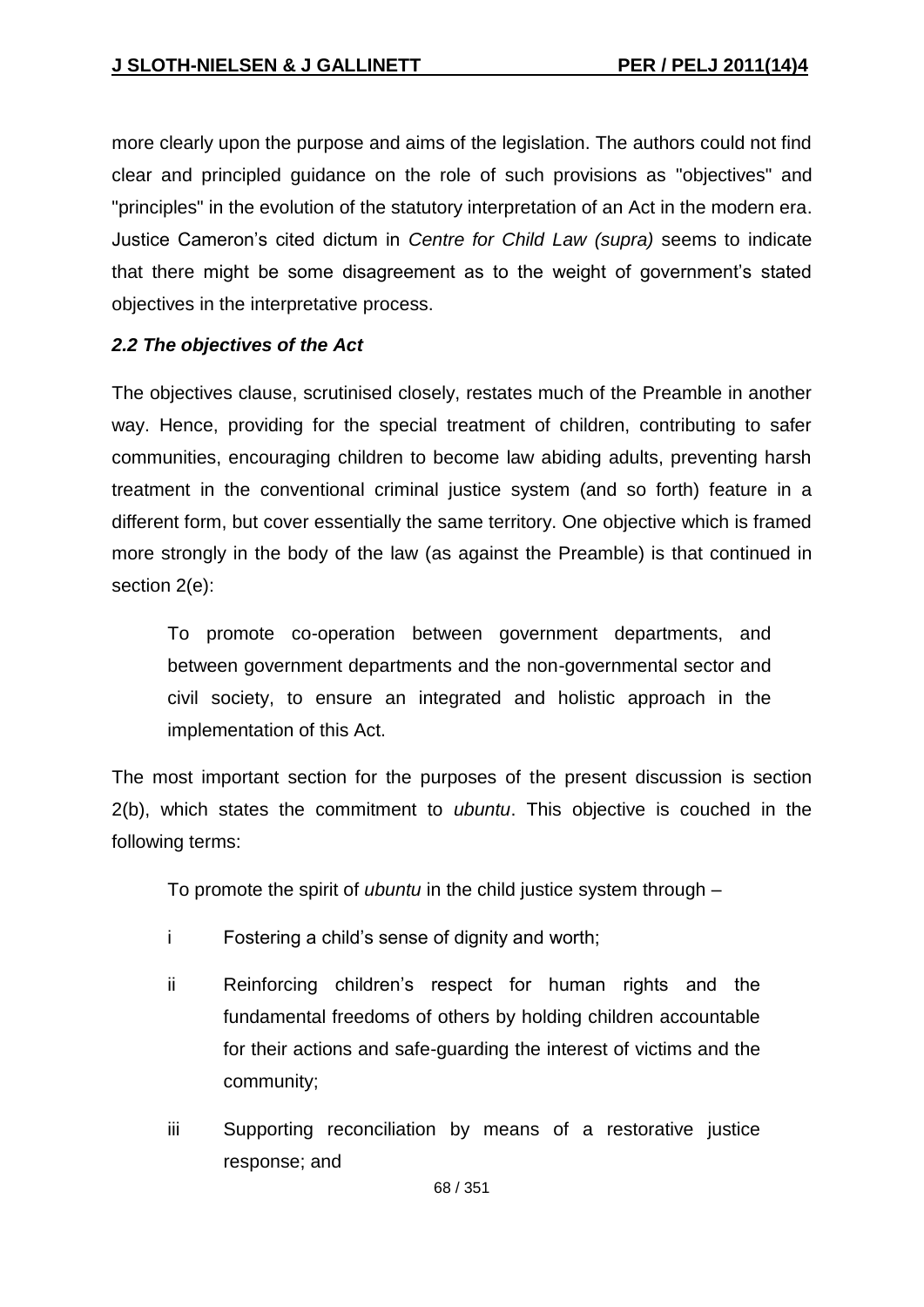iv Involving parents, families, victims and, where appropriate, other members of the community affected by the crime in procedures in terms of this Act in order to encourage the reintegration of children.

It has been stated that the meaning of *ubuntu* is extraordinarily difficult to convey in Western language.<sup>16</sup> The first and most well-known judicial expression of the concept is that articulated in *S v Makwanyane and Another<sup>17</sup>* insofar as the court said that *ubuntu "*envelops the key values of group solidarity, compassion, respect, human dignity, conformity to basic norms and collective unity, in its fundamental sense it denotes humanity and morality".<sup>18</sup> Other philosophers have highlighted "the spirit of community, mutual support, sharing, interconnectedness and respect for one another" that *ubuntu* signifies. <sup>19</sup> The Constitutional Court has also confirmed the critical role *ubuntu* plays in the South African Constitution. Mokgoro J states "[i]n our constitutional democracy the basic constitutional value of human dignity relates closely to *ubuntu* or *botho*, an idea based on deep respect for the humanity of another".<sup>20</sup> This is closely echoed by Sachs J later in the judgment where he states *"Ubuntu - botho* is more than a phrase to be invoked from time to time to add a gracious and affirmative gloss to a legal finding already arrived at. It is intrinsic to and constitutive of our constitutional culture". 21

The further significance of the *Dikoko* judgment is that Sachs J succinctly describes four elements of restorative justice, thereby establishing what the Constitutional Court understands by the concept. These four elements are encounter, reparation, reintegration and participation.<sup>22</sup> Skelton notes that in the earlier case of *Port* 

<sup>16</sup> <sup>16</sup> Keevy I "*Ubuntu* versus the core values of the South African constitution" 2009 *Journal for Juridical Science* 32.

<sup>&</sup>lt;sup>17</sup> 1995 (6) BCLR 665 (CC).

 $^{18}$  At par 308, per Mokgoro, J.

 $19$  Keevy (n18) 33.<br> $20$  Dikelse v Makhat

<sup>20</sup> *Dikoko v Mokhatla* 2006 6 SA 235 (CC) at para 68 per Mokgoro J

 $\frac{21}{22}$  At para 113.

<sup>22</sup> At para 114. Sachs J elaborates on each of these elements: encounter enables victims and offenders to talk about the hurt caused; reparation focuses on "repairing the harm that has been done rather than doling out punishment"; reintegration "depends on the achievement of a mutual respect for and mutual commitment to one another"; and participation "presupposes a less formal encounter between the parties that allows other people close to them to participate". More recently this theoretical basis for restorative justice was used by one of the *amicus curiae* in its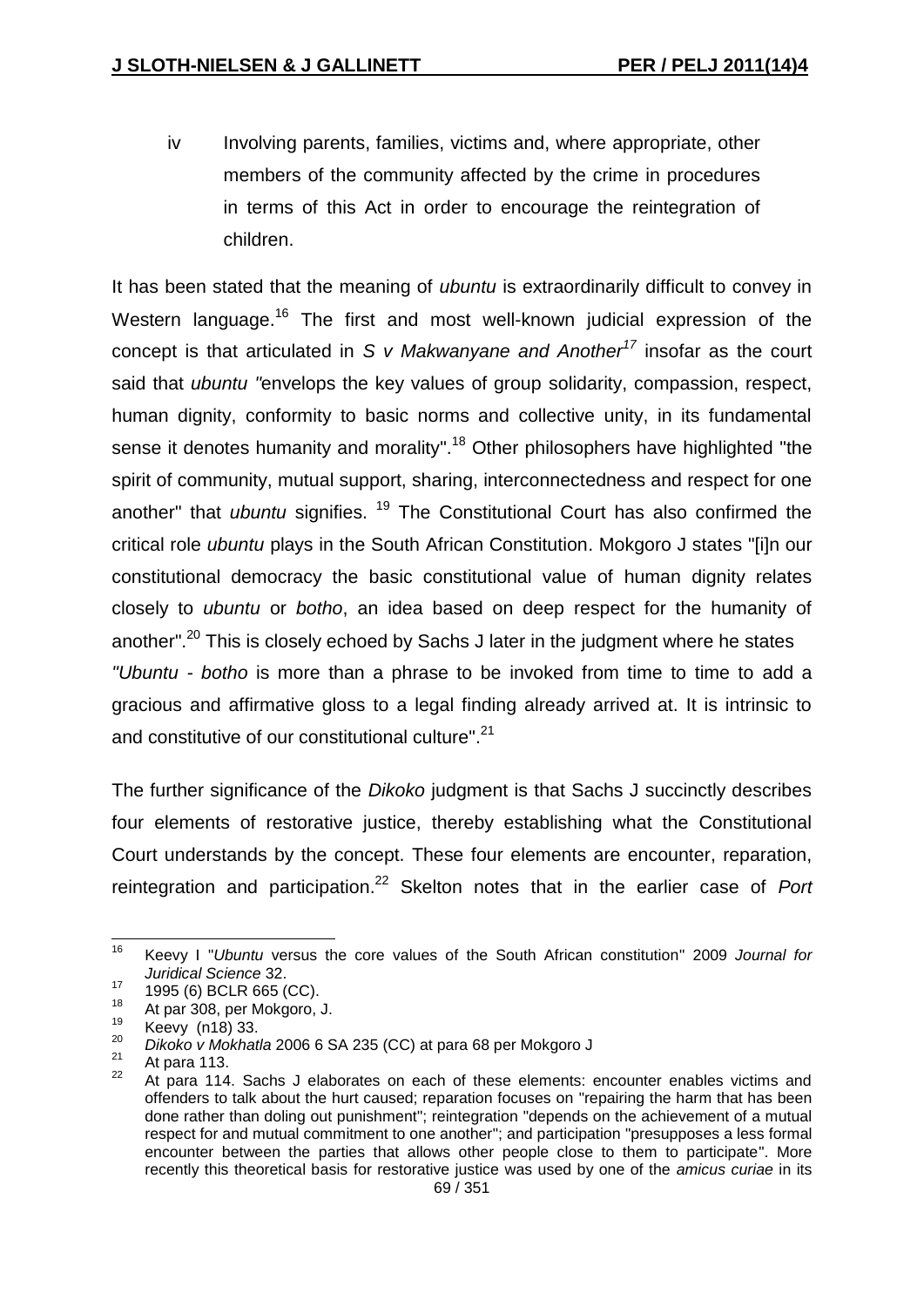Elizabeth Municipality,<sup>23</sup> although Sachs didn't specifically refer to the concept of restorative justice he nonetheless promoted some of the key elements he later identified in the *Dikoko* judgment, thereby confirming the centrality of these elements to the notion of restorative justice. $24$ 

Returning to the notion of *ubuntu,* the Child Justice Act provides a significant legislative statement of the concept. Firstly, insofar as the Child Justice Act is concerned, section 2(b) quoted above clearly demonstrates that the notion of *ubuntu* was not introduced in a vacuum, as the sub-sections of section 2(e) are in fact an explanation of what the legislature means by the word in the context of the child justice system. To extrapolate, the "theory of *ubunt"* that underlies section 2(b) is characterised, first, by an understanding of the rootedness of child offenders in their families and communities (the expressions *umuntu, ngumuntu, ngabantu* are apposite). Any resolution to the matter or outcome of the offence must therefore take the child's family and community context into account. Individualised approaches to offending (another well-worn mantra in child justice advocacy) are not *incorrect*, as long as such individualised approaches are characterised by their "whole person" model of understanding of the individual (in social science theory described as the micro- and meso levels of social development).<sup>25</sup> Another way of looking at this issue relates to the communitarianism which is said to differentiate *ubuntu* and African philosophy from Western thought. Sections 2(b)(ii) and (iii) are probably indicative of this dimension. It is apparent, more clearly, in section 2(b)(iv), which reinforces the notion that one's personhood depends on one's relationship with others.

Secondly, the underlying theory encapsulated in section 2 seems to postulate that criminal justice processes and procedures adopted must be oriented towards values that are by definition held to be characteristic of *ubuntu*. These are easily identified in the section where it is stated that *ubuntu* requires the fostering of a child's sense of

-

submissions to the Constitutional Court in the matter of *Le Roux and others v Dey and others* CCT 45/2010 in the context of a civil claim of damages against children.

<sup>23</sup> *Port Elizabeth Municipality v Various Occupiers* 2005 (1) SA 217 (CC).

<sup>24</sup> Skelton A "Face to face: Sachs on restorative justice" 2010(25) *SA Public Law* 94*.*

<sup>25</sup> See, for instance, Bronfenbrenner U *The Ecology of Human Development: Experiments by Nature and Design* (Harvard University Press USA 1979).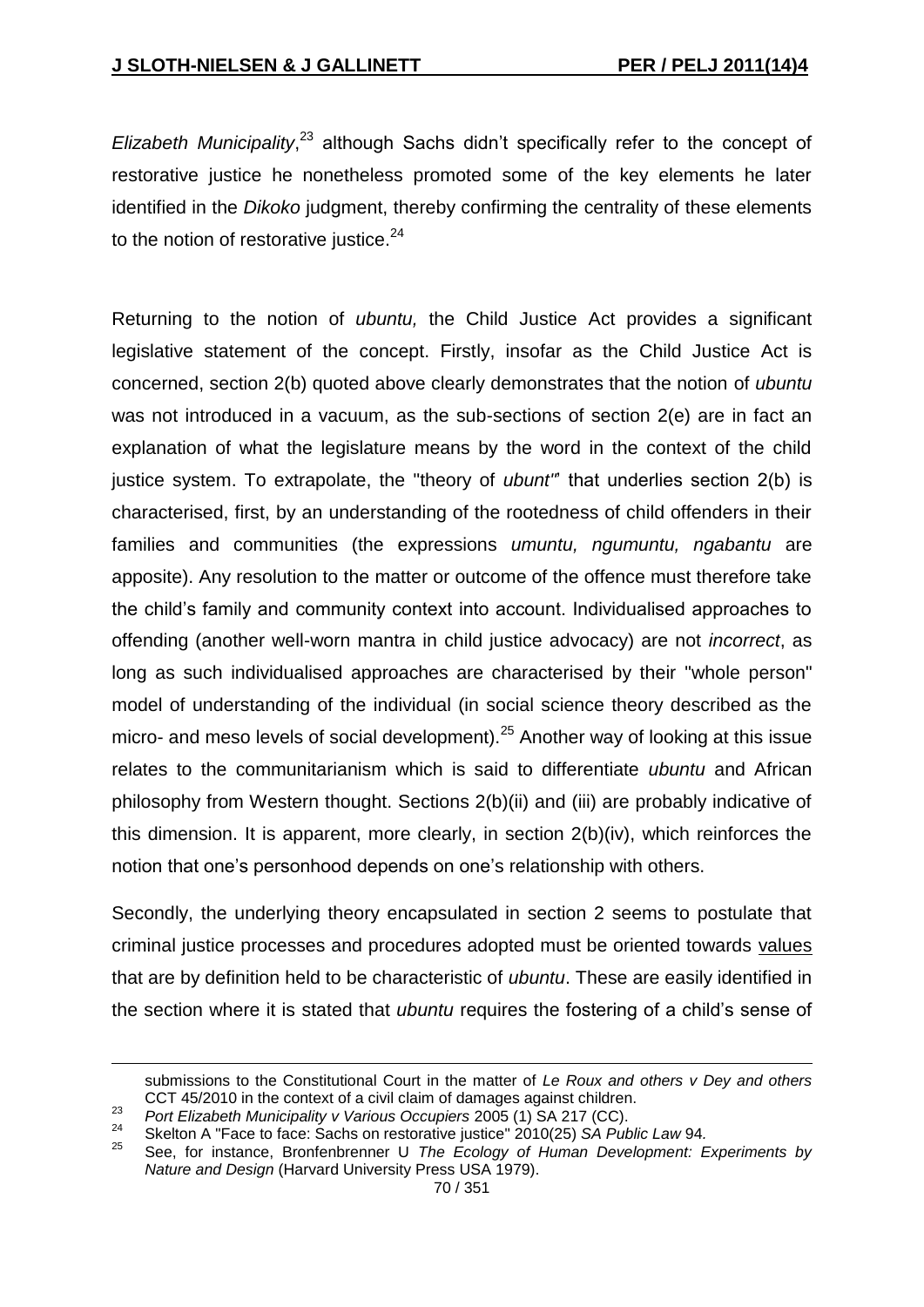dignity and worth, and reinforcement of the child's respect for the human rights and fundamental freedoms of others. This broad injunction clearly covers more than merely the end result of a criminal process (eg sanction or sentence) but spans the entire gamut of dealings with the child in the justice system, i.e. from the first contact (or arrest) throughout the procedure.

Thirdly, the Child's Justice Act's *ubuntu* theory steers away from the revenge, banishment, exclusion or retaliation/expiation tradition of criminal procedure under African law which Mutwa, quoted by Keevy, describes as notable characteristics.<sup>26</sup> Crucially the version propagated in the Child Justice Act accords with the well known dimensions of reconciliation and restorative justice, both of which are referred to directly among the objects of *ubuntu* in section 2(b)(iii). Restoration of the equilibrium as a goal is also evident in the wording of section 2(b)(ii) insofar as it refers to safeguarding the interest of victims, and section 2(b)(iv), which highlights the interests of the community affected by the crime (our emphasis). Neither reconciliation nor restorative justice harmonise well with an approach that proceeds from the premise that a child can get away with a crime or simply undertake a minor or insignificant penance ("just say sorry"). Fundamentally, both involve a deep level of personal accountability in restoring the status quo:

as an outcast the offender loses not only his status in the community but also his ability to participate in communal activities until his offence is purged and his status restored.<sup>27</sup>

It is therefore a form of justice which is frequently credited as requiring more of the transgressor than conventional Western justice models, which offer many avenues for watering down or mitigating the acceptance of personal responsibility (plea bargains or the downgrading of charges, agreed sentences, including fully suspended sentences on non-onerous conditions). It is also a form of justice that the Constitutional Court has endorsed for these reasons, as seen most recently in the case of *M v S (Centre for Child Law Amicus Curiae<sup>28</sup>)* where Sachs J discusses correctional supervision as a sentence that allows for restorative justice: "Central to

<sup>26</sup>  $\frac{26}{27}$  Keevy (n 18) 19.

 $\frac{27}{28}$  Keevy (n 18) 29.

<sup>28</sup> 2007 (12) BCLR 1312 (CC).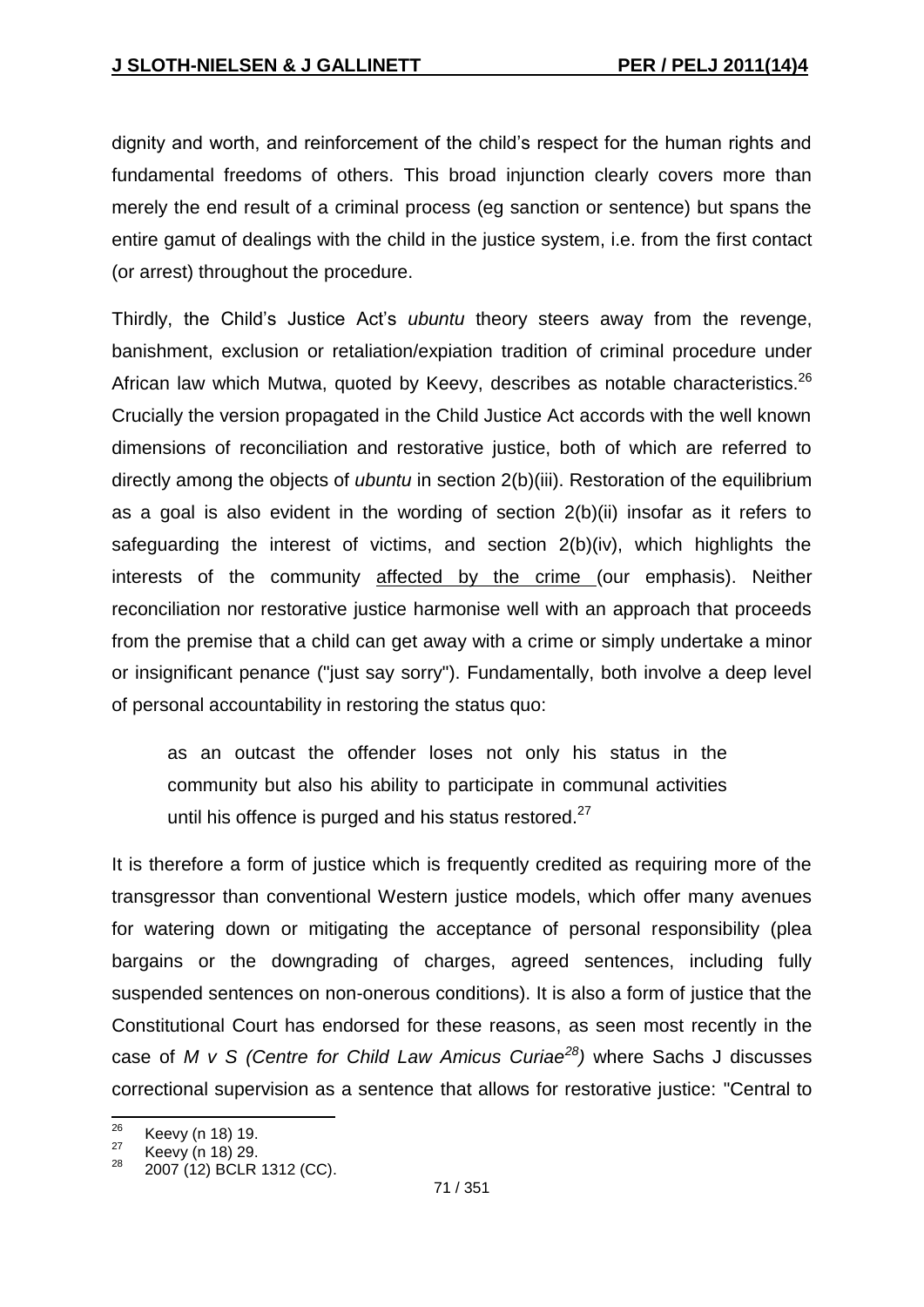the notion of restorative justice is the recognition of the community rather than the criminal justice agencies as the prime site of crime control".<sup>29</sup>

Fourthly, it is argued that the *ubuntu* of the Child Justice Act leaves out (or glosses over) some important dimensions of *ubuntu*, thereby also shaping the theoretical framework in which it is to be understood and interpreted in terms of this Act. Two notable issues can be cited. First, a reference to the dimension of collective shaming, which is arguably important to the context within which *ubuntu* can be said to have been furthered, is missing. Subjective shame, along with compensation to the victim, are frequent actors on the *ubuntu* stage, because of the capacity they hold to achieve (or regain) the necessary equilibrium at community level, which balance has been disturbed by the commission of the offence.

Collective shame serves as an effective deterrent for potential offenders as it does not only affect the offender but also shames his peer group and family who have to take collective responsibility for him.  $30<sup>30</sup>$ 

It could be countered that the mere reference to the involvement of the affected community (section 2(b)(iv)) gives a clue that shaming is intended; but this is not expressly mentioned nor is it a necessary consequence of the involvement of others in the child justice system's envisaged processes. $31$ 

Secondly, allied to thisis the absence of a public<sup>32</sup> facet to the stated conception of *ubuntu*. Obviously there are good reasons for this. The child's right to privacy under standard international human (child) rights law overrides the interests of the community and South African society in a public acceptance of accountability.

<sup>29</sup> <sup>29</sup> At para 62. For a thorough discussion of the case see Skelton A "Severing the Umbilical Cord: A subtle jurisprudential shift regarding children and their primary caregivers" 2008 *Constitutional Court Review*.

 $\frac{30}{31}$  Keevy (n 18) 29-30.

Maxwell G and Morris A "What is the place of Shame in Restorative Justice", in Zehr H and Toews B (eds) *Critical Issues in Restorative Justice (*Criminal Justice Press and Willan Publishing Monsey 2004), deny that shaming is an essential part of restorative justice. Skelton (2006) (n 3 above) 109, concurs with this view, stating that the concept of "encounter" during which the offender faces his or her victim in the presence of significant others suffices to achieve the objectives of ensuring that the offender is forced to confront his or her wrongdoing.

<sup>&</sup>lt;sup>32</sup> An acknowledged strength of the South African TRC process (widely heralded as a best practice example of restorative justice ) was its public dimension, allowing society at large to experience either first hand or otherwise the confessions of perpetrators of condemned acts and at the same time enabling them to expiate publically their sins.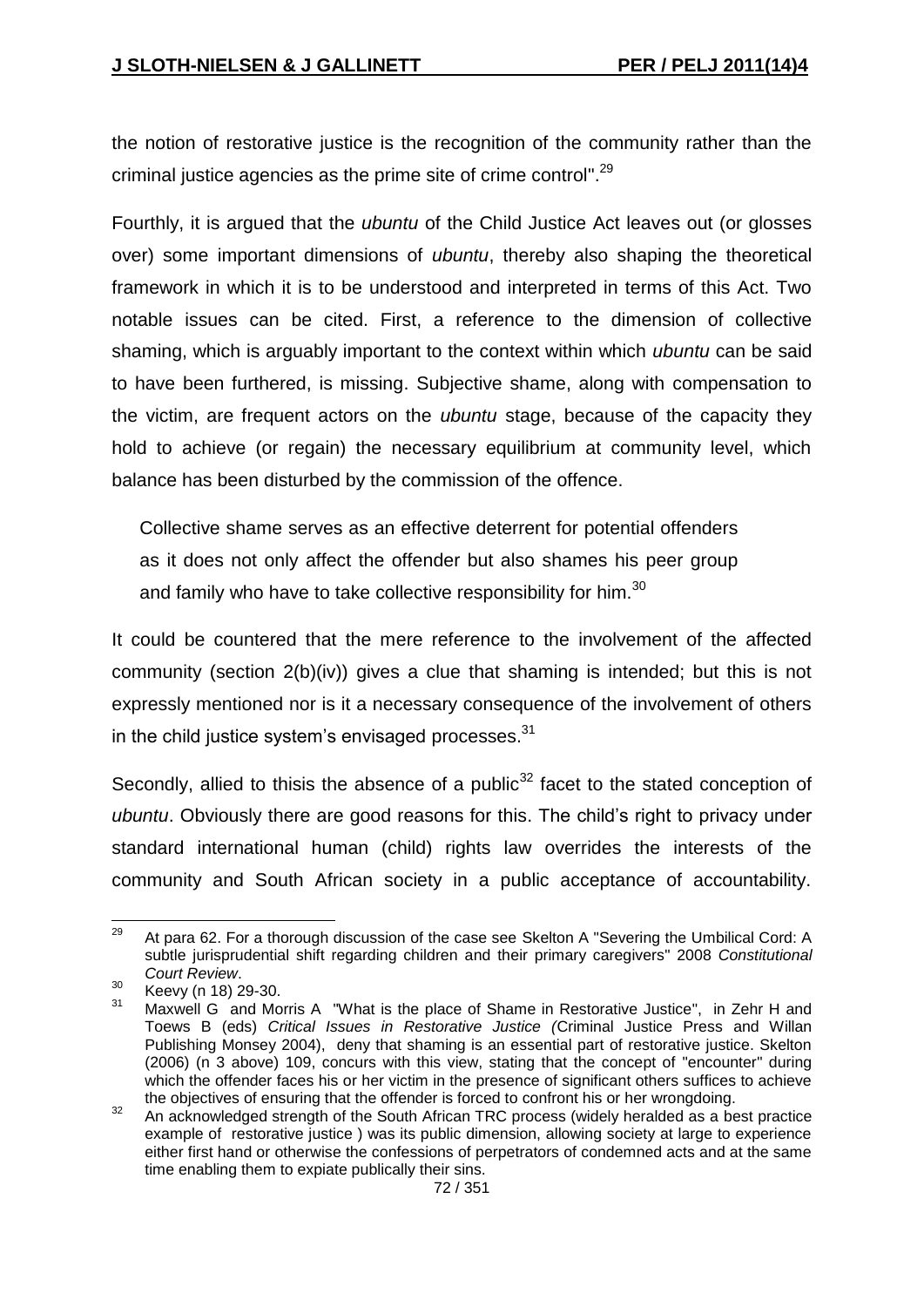However, the point is thereby reinforced that the Child Justice Act contains within its provisions a particular view of *ubuntu,* namely one without an overtly (or expressively) public face.

## *2.3 Guiding principles*

Turning from the objects section, the final source for claims to Africanisation that will be adduced here are contained in the section dealing with guiding principles, section 3. Section 3 contains nine principles, ranging from the requirement of proportionality to the requirement of child and family participation in proceedings under the Act.

The "Africanisation" argument is based, first, on section 3(e) which provides that every child should be treated in a manner which takes into account his or her cultural values and beliefs. Other principles are clearly relevant to our context: ensuring that children lacking family support or educational or employment opportunities have equal access to services (section 3(h)); the participation of parents guardians and appropriate adults (defined as any member of a child's family or a child's care-giver)  $(section 3(a))$ ; the requirement that unreasonable delay (endemic in African criminal justice systems) be avoided (section 3(f)); and the reference to children's obligations, reflecting article 31 of the African Children's Charter (section  $3(i)$ ).<sup>33</sup>

It remains, then, to consider the extent which the substantive provisions of the Child Justice Act develop an *ubuntu* approach, in the endeavour to plumb the merits of referring to *ubuntu* as an object of the Act.

## **3. Diversion and restorative sentencing in the Child Justice Act**

Fulfilment of the promise to provide legislatively for diversion, first made in the Issue Paper on Juvenile Justice in 1997, has taken place. Chapter 8 of the Act contains an elaborate chapter on the topic, entrenching mechanisms for the referral of cases away from criminal courts and the known ills of the accoutrements thereof (detention in police cells, contamination of child offenders through contact with more hardened

<sup>33</sup> The inclusion of children's duties is a unique feature of the African Children's Charter, not found in supranational human rights treaties such as the UNCRC. See too section 16 of the Children's Act 38 of 2005.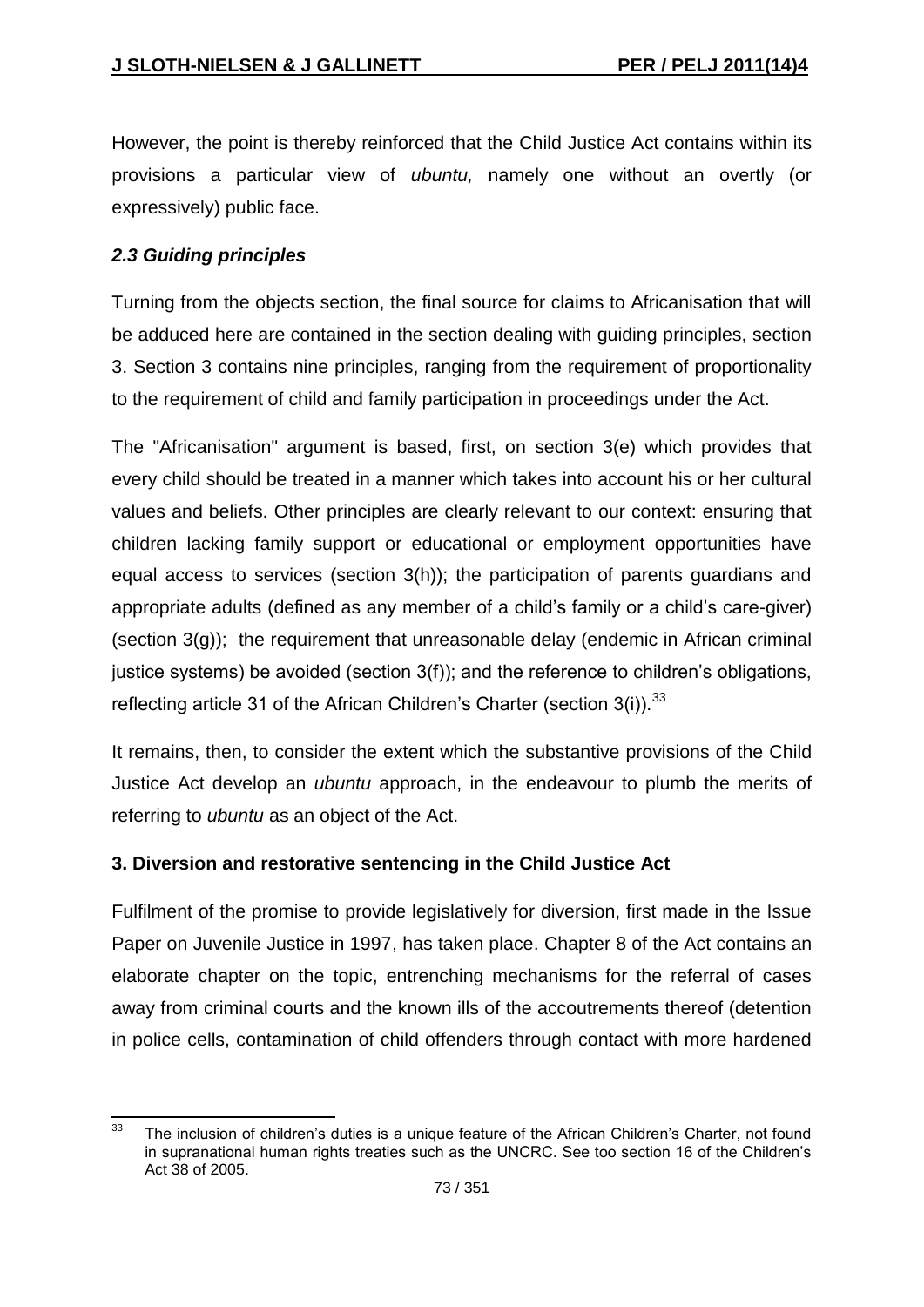adult criminals, undifferentiated sentencing regimes which pay little heed to youth development, over-emphasis on incarceration, etc).<sup>34</sup>

## *3.1 Diversion*

The nature, scope, merits, risks and challenge relative to diversion - channelling children away from court-based processes to programmes and developmental measures – have been well described in both academic work, policy documents and lay sources such as the websites of service providers for example NICRO and KHULISA.<sup>35</sup> The history of diversionary service provisioning is one that is still taking shape. $36$  and most recent developments include the publication of a national policy framework for the accreditation of diversion service providers<sup>37</sup> which will quide the registration and monitoring of social work and related services to children diverted from the criminal justice system via this Act, and a number of other documents. $38$ 

The Act itself provides an independent set of objectives to guide the application of diversion. These cover territory that is by now fairly well worn, including promoting reconciliation, encouraging the child to be accountable for the offence, redressing the harm caused, providing an opportunity for victim participation and compensation, preventing stigmatisation of the child and promoting the child's dignity and wellbeing and the development of his or her feeling of self-worth and ability to contribute to society (section 51(a)–(k)). As is the case with the sentencing objectives discussed below, *ubuntu* is not expressly mentioned.

<sup>34</sup> Sloth-Nielsen (n 3) chapter 5, describes these negative aspects of conventional criminal justice systems for children.

<sup>35</sup> For a summary of relevant literature see Galllinetti (2008) (n 3 above) chapter 6, which includes literature on restorative justice such as Maepa T(ed) *Beyond Retribution, Prospects for Restorative Justice in South Africa: Monograph 111* (Institute for Security Studies 2005) and Steyn F *Review of South African Innovations in Diversion and Reintegration of Youth at Risk* (Open Society Foundation for South Africa 2005).

<sup>36</sup> See Sloth-Nielsen J "A short history of time" in Gallinetti J *et al Child Justice: Children's Rights under Construction* (The Child Justice Alliance and the Open Society Foundation for South Africa Cape Town 2006).

<sup>&</sup>lt;sup>37</sup> Department of Social Development, 2010.<br><sup>38</sup> Department of Social Development, 2010.

Practice Guidelines for the Child Justice Act, also issued by the Department of Social Development (2009), the National Policy Framework on the Child Justice Act developed by the Department of Justice and Constitutional Development (May 2010) and National Prosecuting Authority diversion directives developed under section 97(4)(a)(i) (March 2010) elaborate the Act's scheme in abundant (paper) detail.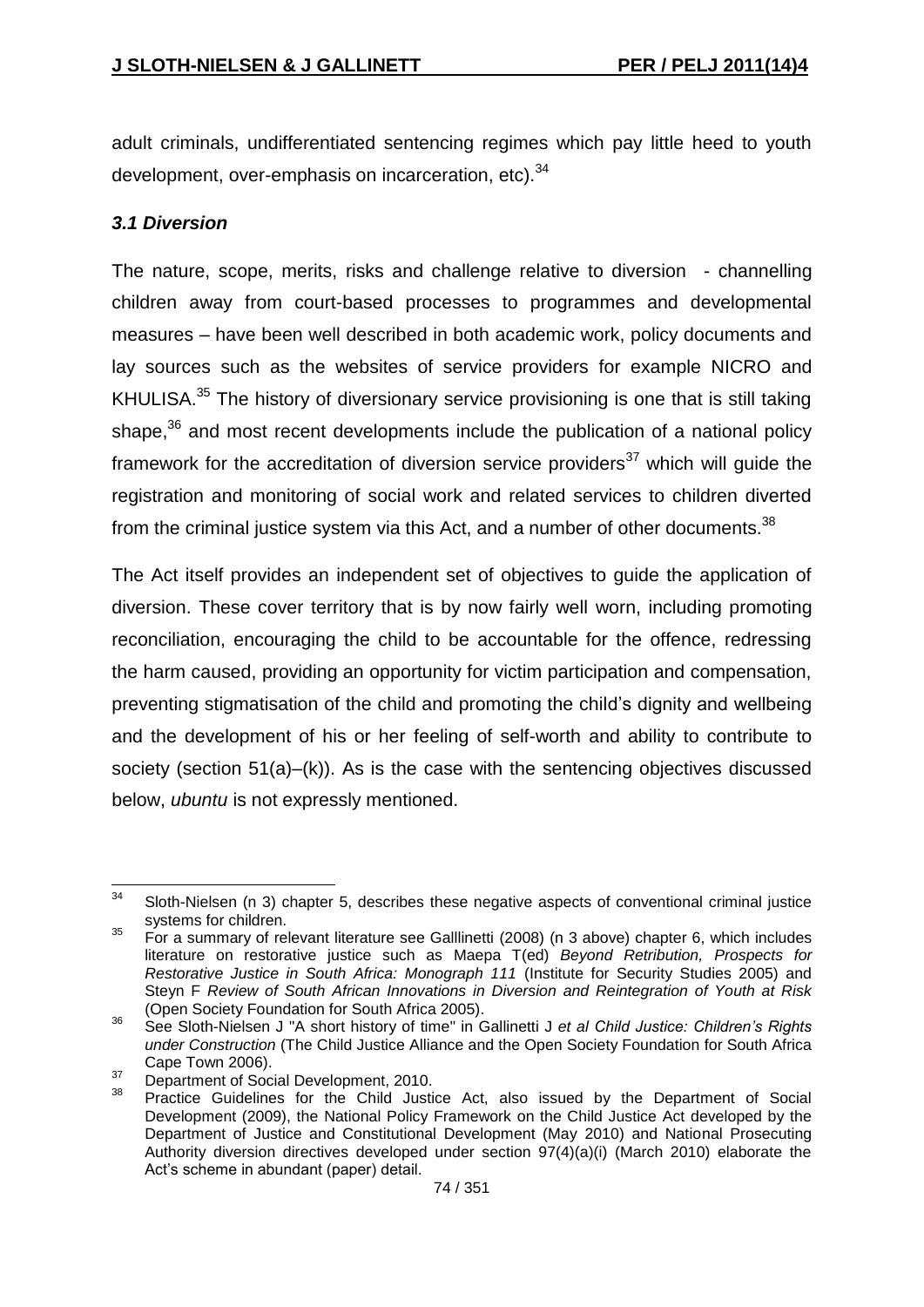The real novelty in relation to substantive law is the diversion options, provided for in two levels in section 52.<sup>39</sup> The first area for mention is the group of six new diversion orders, elaborated by means of a series of definitions. Without stretching a point, elements of *ubuntu* can be discerned in some of these orders. For instance, a family time order (an order issued requiring the child to spend a specified number of hours with his or her family) takes *umuntu, ngumuntu, ngabantu* to a new level. Similarly, a good behaviour order, requiring a child to abide by an agreement made between the child and his or her family to comply with certain standards of behaviour would accord well with African values, which recognise the respect of elders and the centrality of the cohesion of the family in African custom and social norms. Even a positive peer association order - requiring a child to associate with persons or peers who can contribute to the child's positive behaviour or to refrain from associating with certain specified persons or peers - is reminiscent of the benign guidance of elders and kin in the extended family, in which communality and interdependence are embedded.

Then in what is the longest substantive provision in the Act, section 53 names these and an array of further avenues available for consideration. Thus the possibility of an oral or written apology (section 53(3)(a)), symbolic restitution to a specified person(s), group of persons or community, charity or welfare organisation or institution (section 53(3)(i)), restitution of a specified object to a specified victim(s), where the object concerned can be returned or restored (section 53(3)(m)), provision of some service or benefit by the child to a specified victim(s) or community service (sections 53(3)(n) and (o)), together with the new diversion "orders" establish a smorgasbord of tantalising possibilities to tailor a "sanction" to suit the circumstances.

Adding to this menu, the level two options which are available for children charged with more serious offences include all of those listed above, as well as more onerous

<sup>39</sup> The idea of dividing the diversion options into different levels originated in the SALRC draft of the Bill. The three levels signified diversion responses differing in proportion in relation to the seriousness of the offence, and depending on whether or not the child had previously been a beneficiary of diversion. Each level of options is linked to the Schedules listing the applicable offences. During the parliamentary process, the number of levels was reduced from three to two in an effort to simplify the system.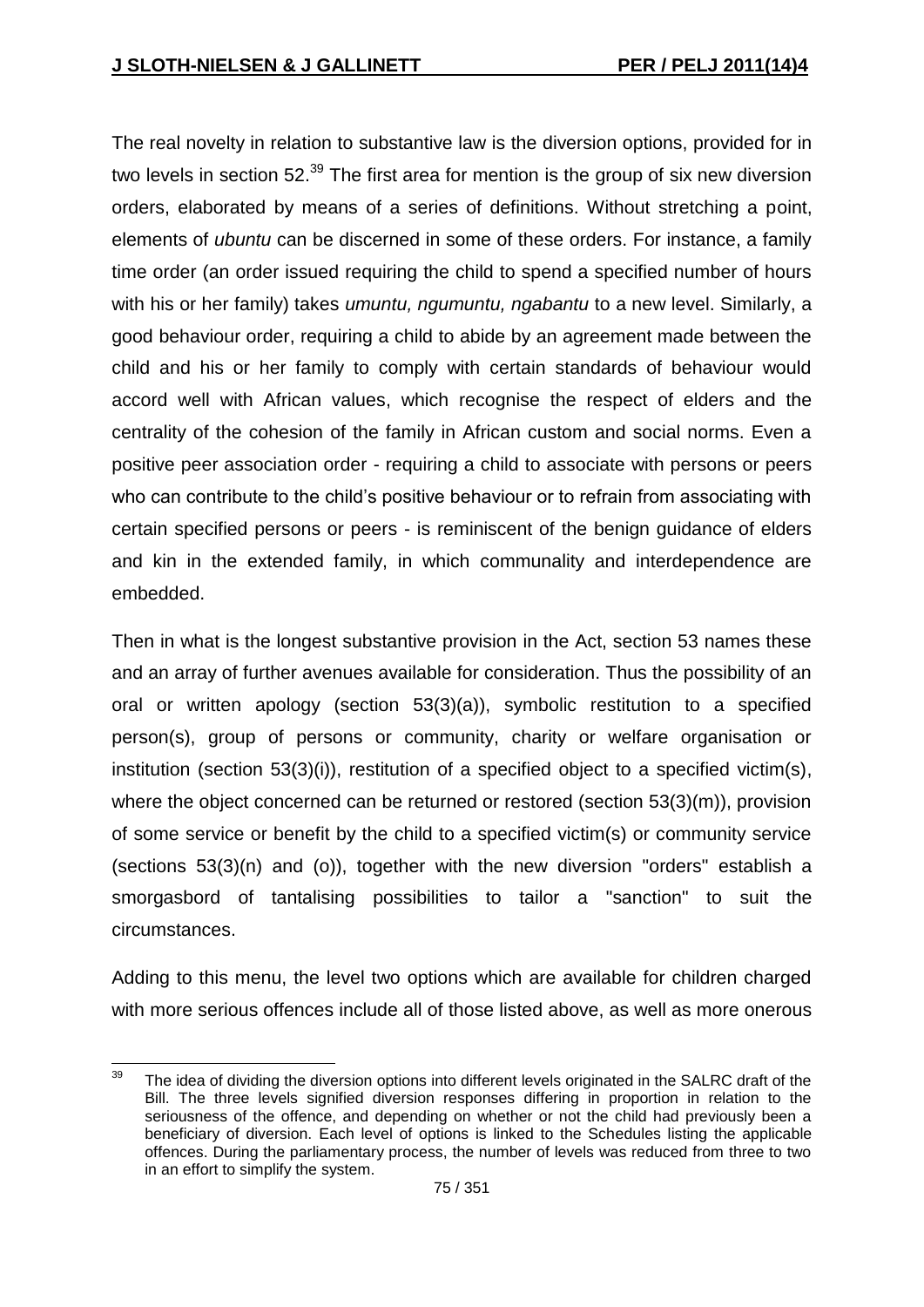choices for the discerning magistrate: compulsory attendance at a vocational, educational or therapeutic centre (section 53(4)(b)), referral to intensive therapy to treat or manage problems that have caused the offending behaviour (section 53(4)(c)), and placement under the supervision of a probation officer on specific conditions. These certainly do not reflect anything particularly "African", especially as they clearly contemplate residential confinement, which is incommensurable with an African tradition that eschews detention and institutionalisation.<sup>40</sup> However, these options were intended to be reserved for the more serious offences (see section 54 entitled "selection of diversion option", which spells out the framework guiding the use of level two diversion options). A brief discussion of the debates which led to these (arguably) more intrusive diversion options and a more stringent diversion regime overall is provided in section 3 below.

The Act returns to restorative justice terminology in section 55, which is premised on the recognition that individual diversion options, programmes, measures and conditions may take on any hue. Hence, for reasons of maximising consistency, constitutional compliance, developmentally appropriate interventions and so forth, a series of "minimum standards" for diversion is mandated. These include that the diversion programmes must "include a restorative justice element which aims at healing relationships, including the relationship with the victim" (section 55(2)(b)), that they must include an element which seeks to ensure that the child understands the impact of his or her behaviour on others, including the victim(s) of the offence (section 55(2)(c)), and must "involve parents, appropriate adults, or guardians, if applicable" (section  $55(2)$ (h)).<sup>41</sup>

Our assessment is that the substantive provisions on diversion are a true embodiment of restorative principles, and that they indeed give effect to the African values espoused in the Preamble and objectives to the Act. Hence, we suggest that the claim that the Act is restorative in approach is indeed borne out, if regard be had to the abovementioned provisions.

 $40<sup>1</sup>$ See for instance Pete S "A brief history of human rights in the prisons of Africa" in Sarkin J (ed) *Human Rights in African Prisons* (HSRC Press Cape Town, 2008) where it is pointed out that penal incarceration as we know it today was largely unknown in pre-colonial Africa.

<sup>41</sup> These minimum standards are additional to the accreditation standards mandated by section 56 of the Act.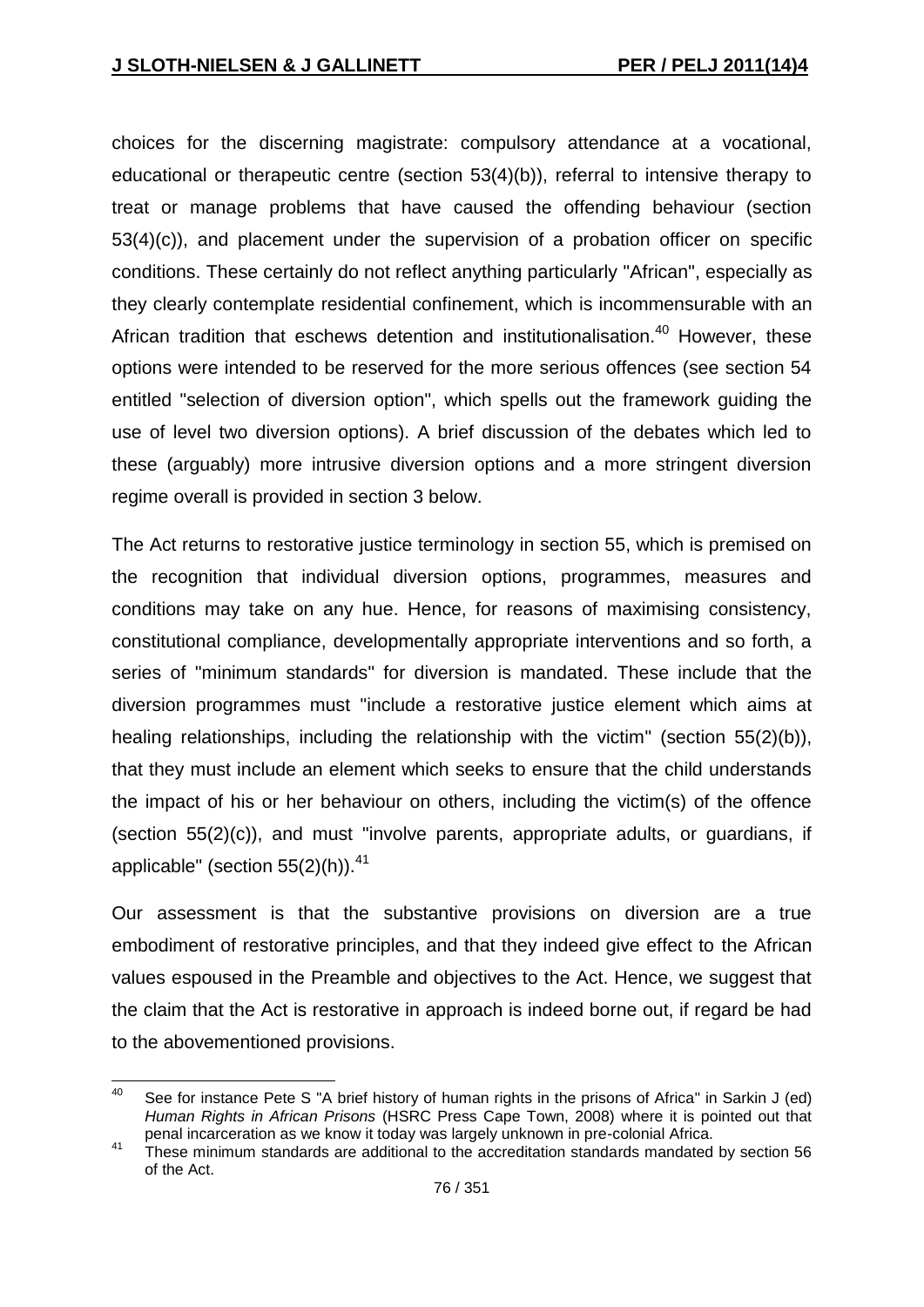It remains to be seen, though, if the same can be said of the sentencing provisions of the Act. It is to this analysis that the paper now turns.

## **3.2 Sentencing**

The sentencing chapter, as with the Act as a whole and diversion in particular, has a specific section that sets out the objectives of sentencing under the Act. Section 69(1)(e) reaffirms that imprisonment is a measure of last resort and should be imposed only for the shortest appropriate period of time, while the rest of section 69(1) emphasises an individualised response for the child, a balancing of interests between the child and society, and the need for reintegration of the child into the community. Importantly, section 69(1) reinforces the need for children to be "held accountable and understand the implications of the harm caused" – a basic tenet of restorative justice theory. That restorative justice is a crucial consideration in sentencing, too, is underscored by section 69(2), which specifically encourages a restorative justice approach. *Ubuntu* again does not feature in this section *eo nomine.*

The question here is if the restorative sentencing regime is therefore abstracted from the Africanised introduction to the Act. Our response to this is in the negative, based on the clear elaboration of the underlying principles which seem to be common both to restorative justice and to the philosophy of *ubuntu*: accountability for the harm caused; balancing the circumstances of the child with the interests of society; promoting family reintegration; and ensuring that the supervision, guidance and services provided to the child as part of a sentence assist with reintegration (section  $69(1)(a) - (e)$ ).

Significantly, for the first time in South African legislative history, the Act - in section 70 - provides a means whereby the impact of the offence on the victim may be placed before the sentencing court by means of a victim impact statement. This inclusion was deliberated on in Parliament, and the Portfolio Committee on Justice and Constitutional Development envisaged the section as a clear endorsement of restorative justice and the need to afford victims a more prominent status in the criminal justice system. The important relationship between restorative justice and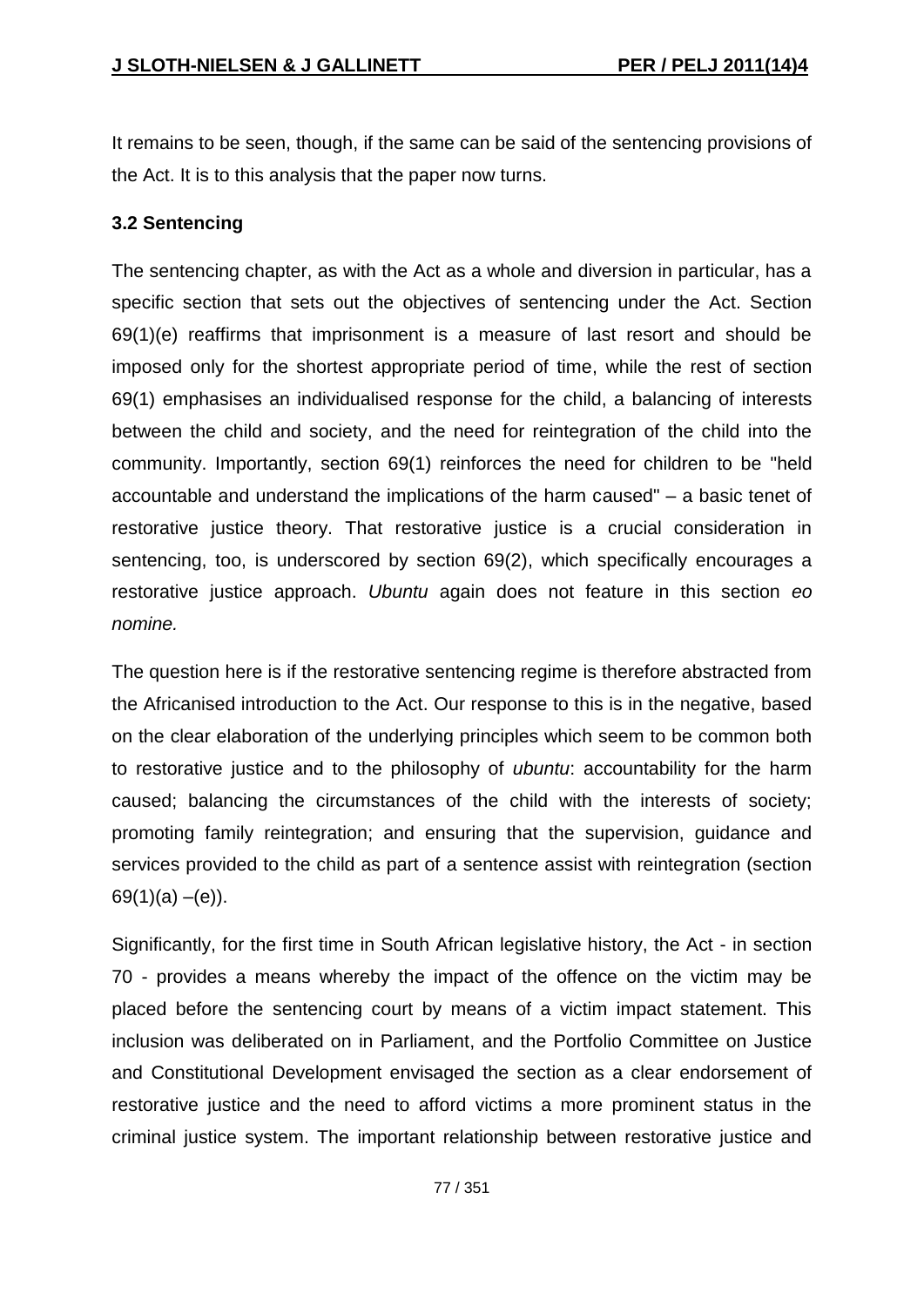the interest of victims was emphasised in the *Dikoko* case (albeit in the context of a civil claim for damages), where Sachs J talks of vindication.<sup>42</sup> Writing on the case, Skelton elaborates:

What victims most often seek through a justice process is vindication. This is an instinctive emotional response in human beings, and is often misunderstood as a need for vengeance. In a successful restorative justice process many victims experience a validation of their traumatic experience, and this often commences or advances their healing.<sup>43</sup>

However, the section may well prove to be less promising in practice than the theory would suggest. Firstly, the use of victim impact statements is discretionary, thereby somewhat undermining the intended purpose of their inclusion in the Act. Secondly, the use of victim impact statements is possible only in cases involving children. This in turn raises the spectre of a challenge based on the fact that, guiding principle 3(b) notwithstanding,<sup>44</sup> this part of the sentencing regime in the Act provides an essentially more punitive system for children than the criminal procedure prevailing for adult offenders.

Whereas the guiding principles for sentencing do not specifically refer to *ubuntu*, as already pointed out, the actual sentencing options detailed in the Act must also be reviewed. In so far as section 72 (1) provides that any of the diversion options can be used as sentencing options, so-called "community based sentences" therefore are aligned with the ideals common to both restorative justice and *ubuntu,* as argued above relative to diversion. But this alone is not indicative that sentencing under the Act is reflective of a truly restorative approach.

1

 $^{42}$  At paras 109-112.

 $^{43}$  Skelton (note 26).

Section 3(b) provides that a child must not be treated more severely than an adult would have been treated in the same circumstances. Whilst this paper does not detail all of the strains of restorative justice theories that abound, it must be noted that a strongly punitive victim's lobby forms one subset of the proponents of a more restorative justice system: see Skelton (2006) (n 3 above) 431. The possibility of strongly punishment-oriented and victim-influenced sentencing decisions for children is therefore not remote.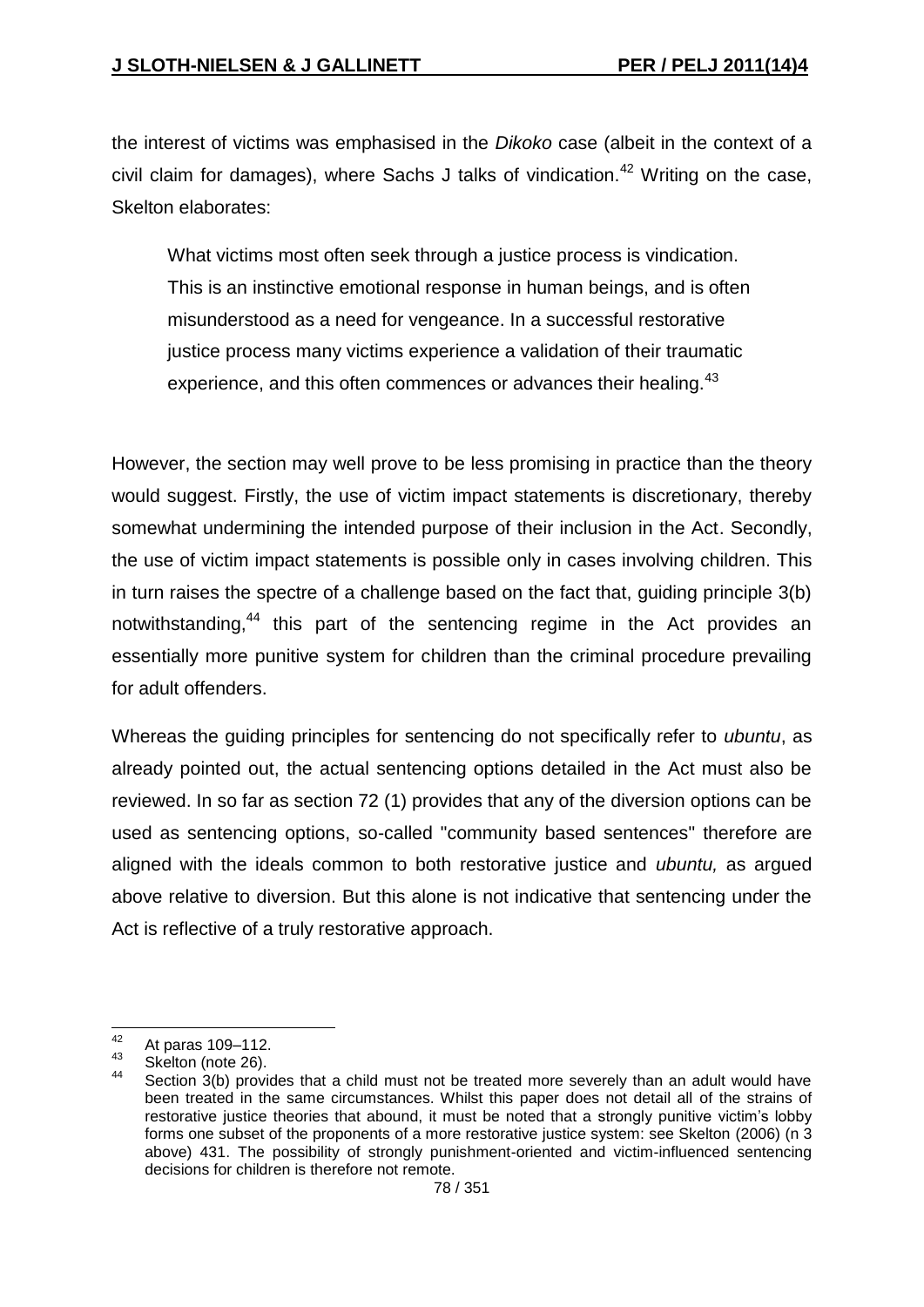Section 73 is vital to our argument in this regard. Entitled "restorative justice sentences", it provides for referral to a family group conference, to victim offender mediation and to "any other restorative justice process". The detail as to how this might occur is set out earlier in the Act, insofar as these mechanisms may also be used as diversion options. The difference when they are utilised in the sentencing process relates to how the outcomes may affect the sentence imposed. Where used as a sentencing aid, the plans formulated at a family group conference, or agreed to at a victim offender mediation may be confirmed, amended or replaced by a court (section 73(2)). Section 73(3) emphasises that a court may impose any other sentence, provided that the reasons for replacing the plan of the family group conference (or similar process) with that sentence are recorded.

Some will flag this section as embodying the essence of a restorative approach as promised originally in the Preamble and objectives, especially given the title of the section. In addition, the flexibility of the option, providing for the possibility that the sentencing outcomes can be set by a collective dialogue involving the victim, the victim's family, the community and the offender, illustrates a communitarian approach that is clearly indicative of the notion of *ubuntu*.

However, it could also be argued that the section offends against sentencing practice in that it creates a mechanism for divesting the sentencing officer of the immediate need to formulate a sentence, displacing the "development of a plan" to another setting. Even if the restorative dimensions are successfully achieved there (remotely as it were) – i.e. the acceptance of accountability, readiness to make good the harm caused, involvement of the victim and his or her interests in the identification of reintegrative measures – the sentencing officer is free to accept or reject whatever comes to the table in the form of a plan. Moreover, the sentencing officer is not expected to play a role in the family group conference or mediation itself, as the responsibility for convening the event(s) is "outsourced" to non-governmental organisations or to probation officers. Hence, if any *ubuntu* or restorative outcome does in fact occur, this will take place well outside the courtroom, far from the purview of the criminal justice system, and beyond any means of control of the usual actors (magistrates and prosecutors). The role of the court in providing oversight is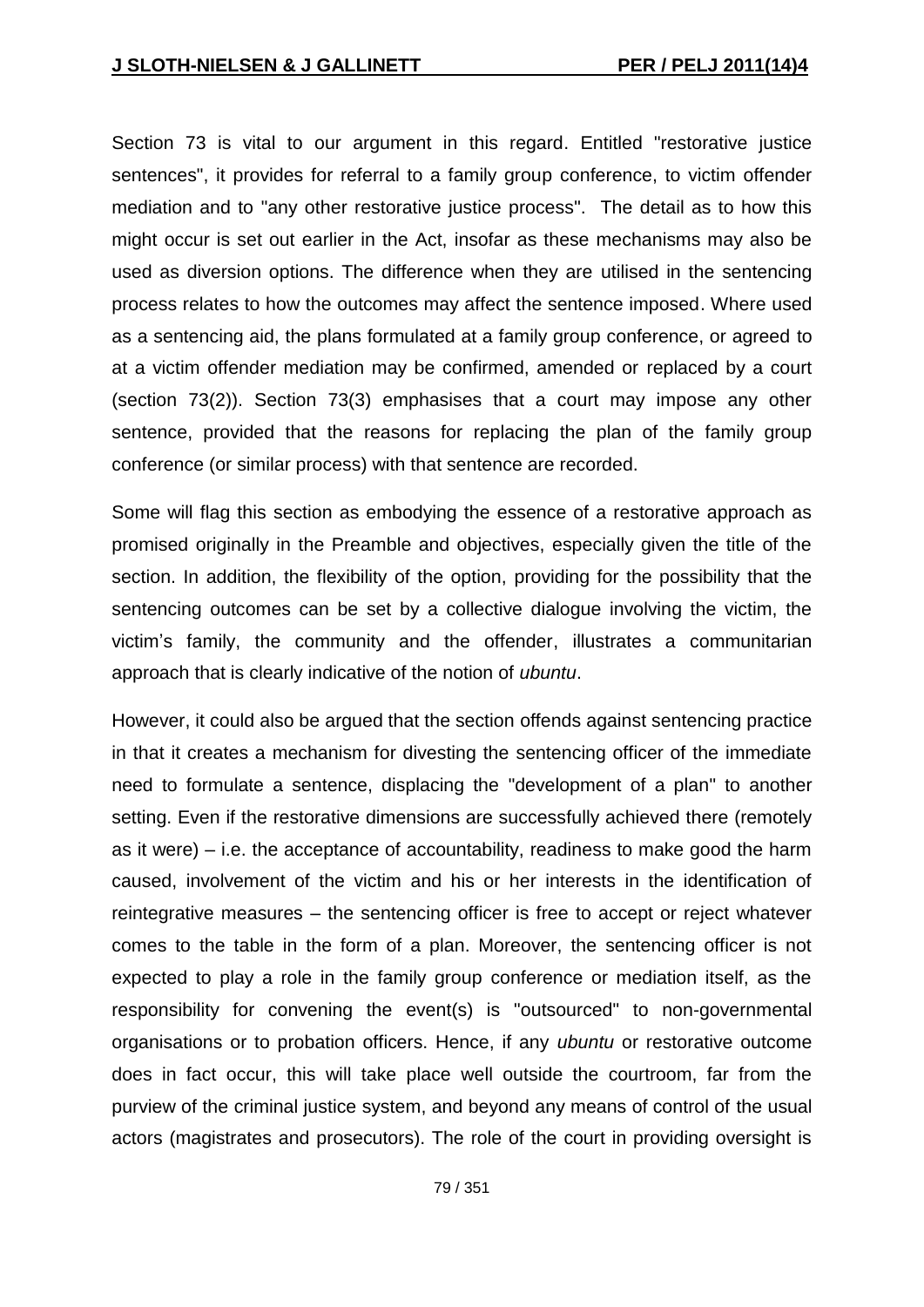admittedly procedurally provided for; but then the scheme of the Act makes it clear that the court is still free to decide whether or not to refer such a matter at all and, upon receipt of the recommendations, whether to abide by them or not.

Is this then a restorative justice response? Ultimately the answer is yes, but what the legislation provides is an alternative methodology for arriving at the sentencing disposition, which may be debated in future. And if the process of sentencing envisaged in this alternative methodology is called into question, such doubt may impact on whether the sentence can be regarded as having truly produced restoration or promoted *ubuntu*.

#### **4. "Just say sorry"?**

Is the Act, then, too lenient on account of its endorsement of a restorative justice approach and overall objective of fostering a sense of *ubuntu*? That the Act would be perceived in this way was one of the reasons that the Child Justice Alliance was formed in 2001, to ensure an accurate understanding of the nature and purpose of the legislation. While the anticipated outcry about the proposed legislation did not materialise, the passage of the Child Justice Bill through parliament was not easy, precisely on account of the Portfolio Committee Chairman De Lange's concern that diversion for certain children charged with serious offences was not appropriate. Instead of considering diversion in the context of the relevant legal principles and its positioning within the entire scheme of the legislation, the Committee Chairman expressed dismay at the fact that the existing diversion programmes were inappropriate (in content and duration) for certain children charged with rape and murder for instance.<sup>45</sup> Subsequent changes were made to the Bill and these have ultimately had a significant effect on the final version of the Act and have assisted, to an extent, in providing a response to the charge that the legislation is too lenient.

In finalising the Act, the Portfolio Committee on Justice and Constitutional Development accepted that all children would have access to and be eligible for diversion. However, the original concerns about diversion being available for certain

<sup>45</sup> One of the authors was present at all of the parliamentary hearings on the Child Justice Bill both in 2003 and 2008 and has personal notes on the deliberations and decisions made in the Portfolio Committee.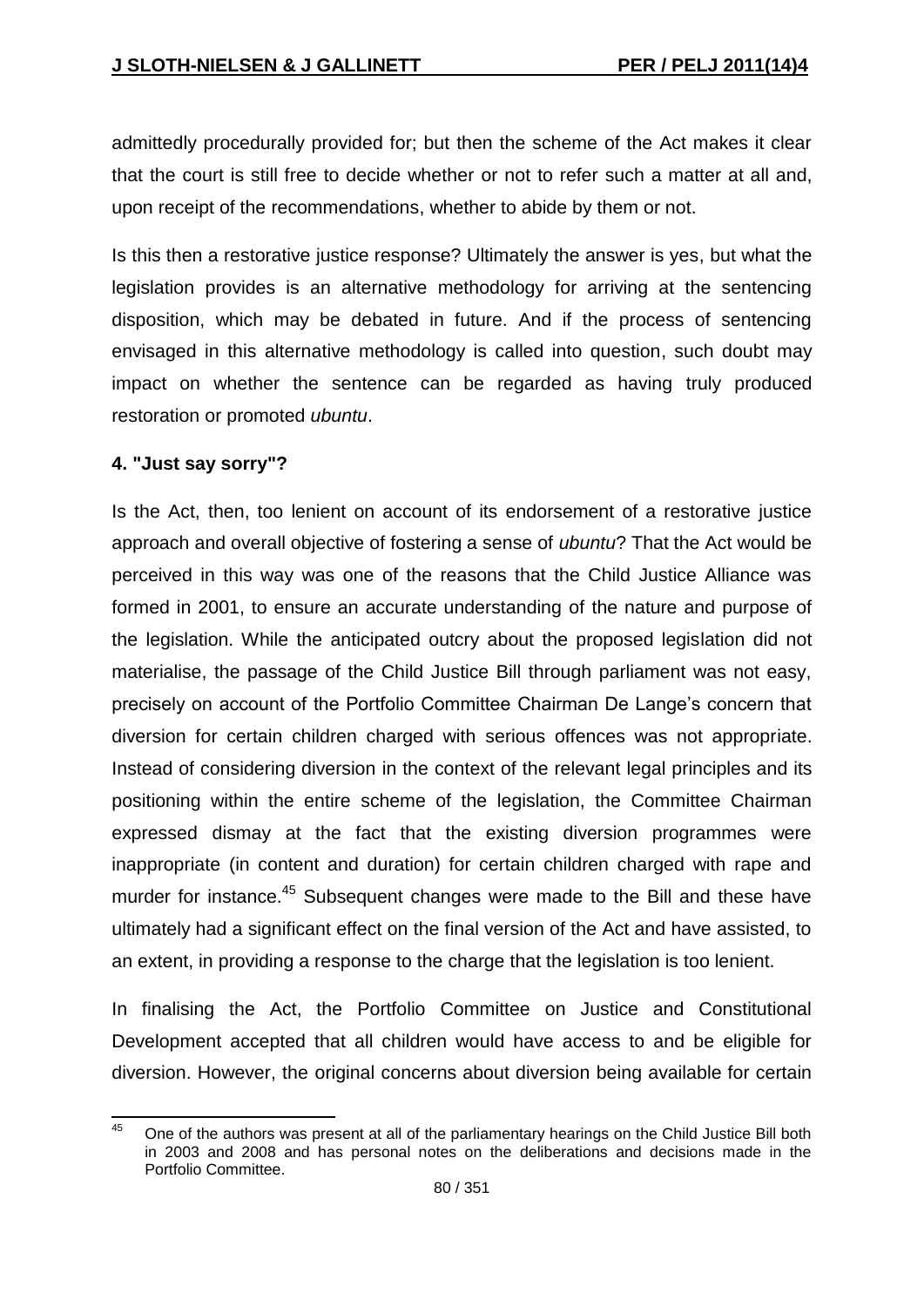children charged with very serious offences had an impact on the way in which the provisions on diversion were ultimately fashioned, in particular on the manner in which diversion is to be considered and effected. A number of pre-conditions have to be met In order for a child to qualify for diversion, such as acknowledgement of accountability, consent to diversion by the child, and the existence of a *prima facie* case against the child (section 52(1)). In addition, the prosecution must consider the views of the victim and consult with the investigating officer before deciding on whether to divert or not (section 52(2). For children charged with schedule 3 offences – the most serious - only the Deputy Director of Public Prosecutions in a province may decide to divert (a non-delegable power) and only if there are exceptional circumstances: the victim musts have been afforded an opportunity to express a view on whether the matter should be diverted or not and on the proposed diversion option; and the investigating officer must have been consulted (section 52(3)). Finally, the Act introduced maximum timeframes for all diversion orders (up to 4 years in duration) (section 53 (5) and (6)); diversion orders must be monitored for compliance (section 57); and there are extensive provisions for the accreditation of diversion service providers and programmes (sections 56 and 97) – quite apart from the substantive minimum norms and standards developed for diversion programmes. The overall effect of the changes to the original Bill is that diversion is now tightly regulated by the provisions of the Act. While all children are eligible to be considered for diversion, whether they will be diverted or not is dependent on a range of quite stringent conditions being met. Furthermore, if children charged with serious offences are diverted, the diversion options available for selection, the time frames for which orders may be imposed, and ensuring compliance therewith are all far more burdensome than originally conceived by the South African Law Reform Commission and contained in the Bill introduced to Parliament in 2002.

This "new" system of diversion has been subject to some criticism.<sup>46</sup> However, it can also be said that Parliament saw the need for diversion (and restorative justice as a whole) to be a credible system, one which would be acceptable to the South African public given the constant calls for government to be more vigilant and pro-active in

<sup>46</sup> See for instance Skelton A and Gallinetti J "A Long and Winding Road: The Child Justice Bill, Civil Society and Advocacy 2008 *SA Crime Quarterly* 3-9.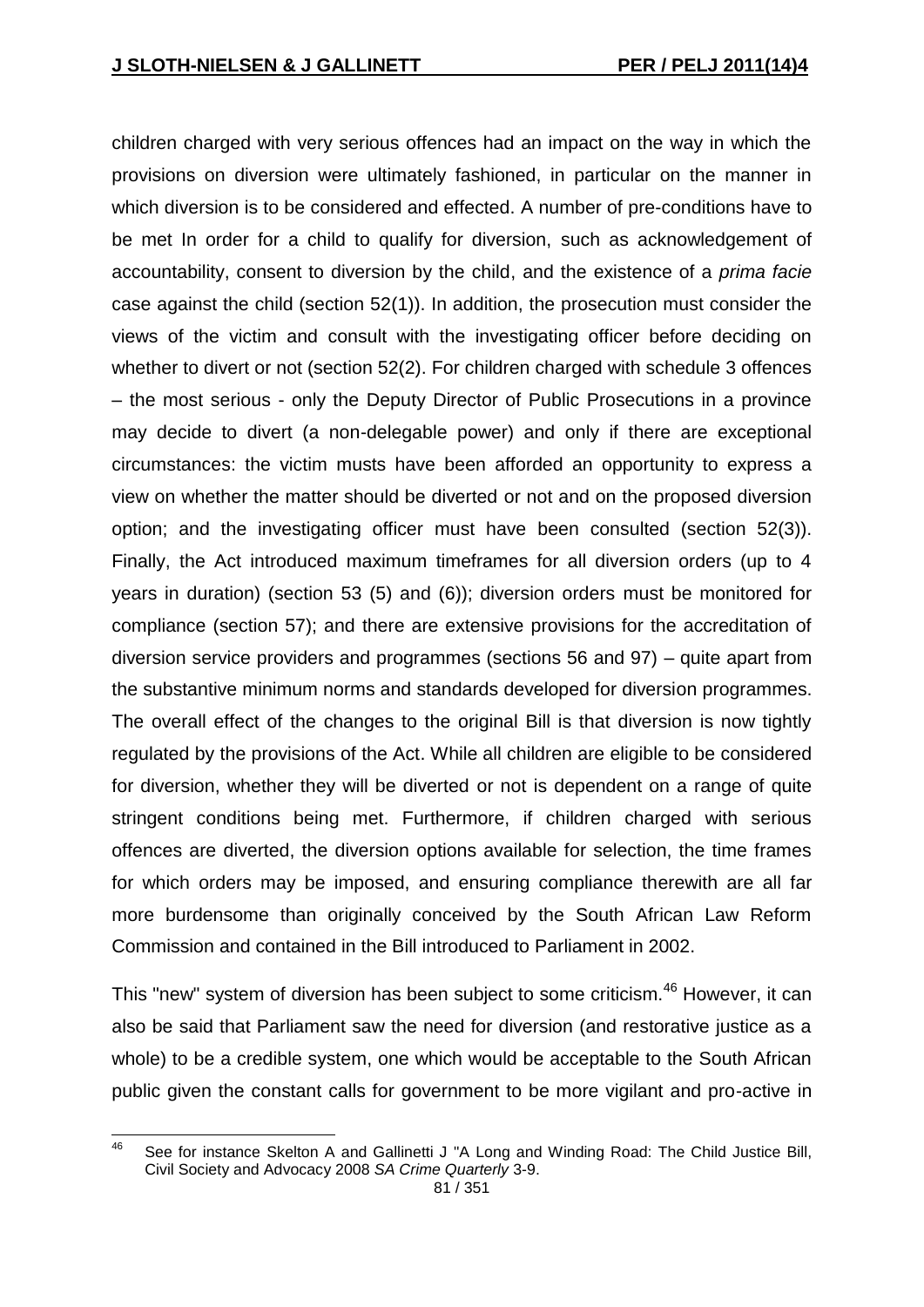combating crime. The concerns of the Parliamentarians cannot be discounted given the visceral reaction of the public against children who commit serious offences, as has been seen for instance in the Baby Jordan murder case, the Eugene Terreblance murder case, and the case of the 12-year-old Kwa-Zulu Natal girl who commissioned the murder of her grandmother.<sup>47</sup> The reworking of the legislation into its present form has arguably resulted from the legislature's desire for the Act not to be seen to be too lenient – an attempt to be true to the principles and objectives of the Act, while ensuring that children are held appropriately accountable for their actions.

## **5. The Child Justice Act as an Africanised statute?**

In the *Port Elizabeth Municipality* case Justice Sachs remarks on the role of the courts in giving effect to *ubuntu* in the context of evictions:

The inherited injustices at the macro level will inevitably make it difficult for the courts to ensure immediate present day equity at the micro level. The judiciary cannot of itself correct all the systemic unfairness to be found in our society. Yet it can at least soften and minimise the degree of injustice and inequity...  $48$ 

Previously he had referred to the need (albeit in the context of the Prevention of Illegal Evictions Act) for the court to infuse elements of "grace and compassion" into the formal structures of the law. He suggests that courts are

called upon to balance competing interests in a principled way and promote the constitutional vision of a caring society based on good neighbourliness and shared concern.... the spirit of *ubuntu*, part of the deep cultural heritage of the majority of the population, suffuses the whole constitutional order. It combines individual rights with a communitarian philosophy. It is a unifying motif of the Bill of Rights, which is nothing if not a structured, institutionalised and operational

<sup>47</sup> <sup>47</sup> *DPP Kwa-Zulu Natal v P* 2006(1) SACR 243 (SCA).

At para 38.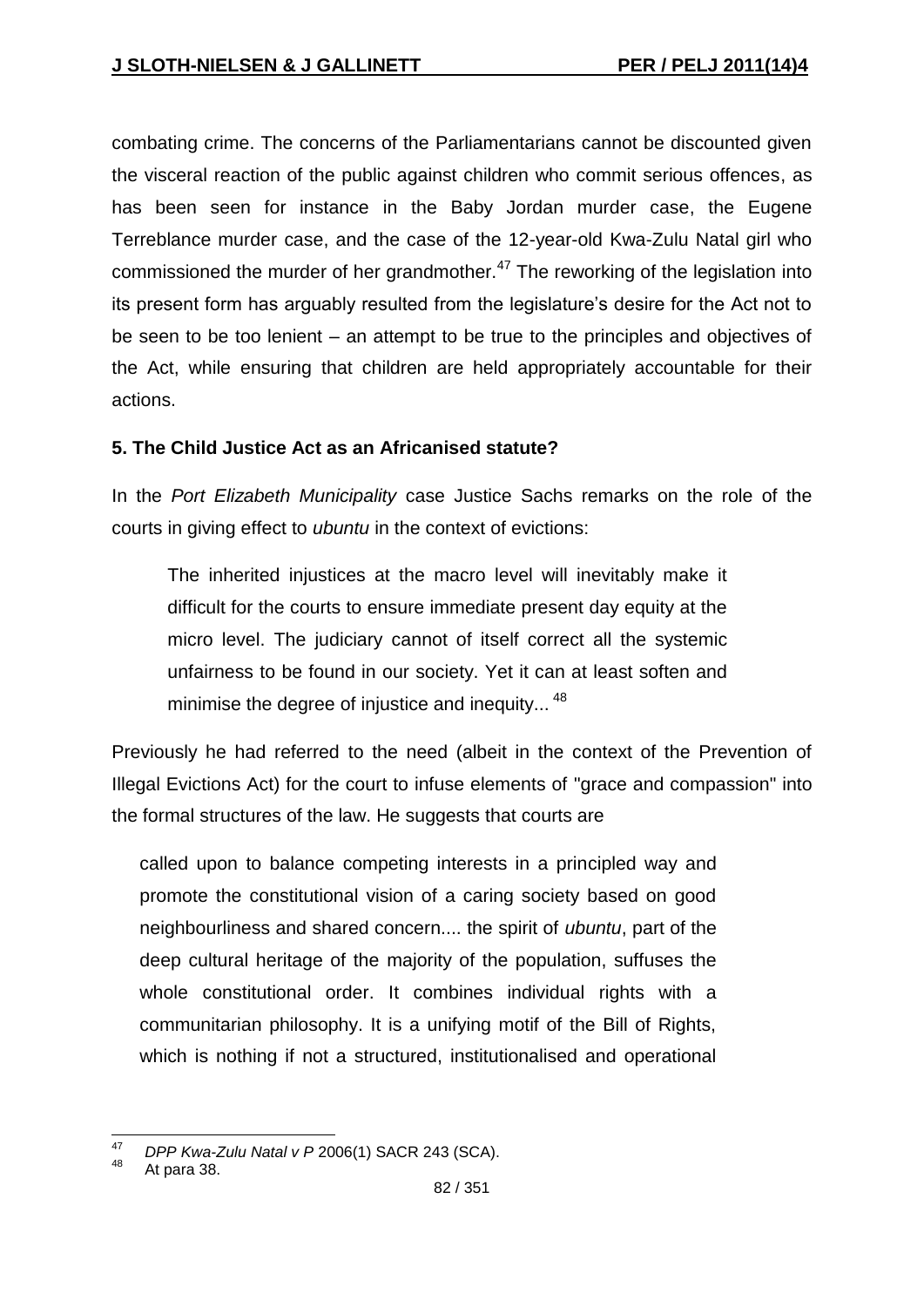declaration in our evolving new society of the need for human interdependence, respect and concern.<sup>49</sup>

Strands of these lines of reasoning are no less applicable in the child justice sphere as well. Firstly, in the context of an apartheid history in which the majority of child offenders - the largest number of whom were Black - were treated as criminals in an unforgiving and punitive justice system, as referred to in the Preamble to the Child Justice Act, one finds analogies to the inequities of housing distribution wrought by South Africa's divided past.

Secondly, this sphere of judicial concern is no less concerned with the balancing of competing interests, those of the victim and of society. Society cannot let misdeeds go unnoticed, while the child offender requires the development and application of responsive and useful measures aimed at ensuring future maturation into law abiding adulthood. It goes without saying that child offenders are frequently drawn from the most vulnerable and marginalised groups. They are the children of broken families, they live in gang-infested neighbourhoods, they are without satisfactory adult role models, they themselves have been victimised from early in life, they often have proven psychological and psychiatric deficits, low achievement rates at school and so forth.<sup>50</sup> Justice Sachs' references to a (legal) system which "softens and minimises... injustice and inequity" are rather apposite in this regard as well.

Indeed, the context within which children face criminal charges in South Africa has already been eloquently articulated in constitutional jurisprudence:

The Constitution draws this sharp distinction between children and adults not out of sentimental considerations but for practical reasons relating to children's greater physical and psychological vulnerability. Children's bodies are generally frailer and their ability to make choices generally more constricted than those of adults.

 $49$ <sup>49</sup> *Port Elizabeth Municipality*, para 37.

South Africa is not in any way unique in regard to offender profiles. For research done on reintegration in South Africa see for instance Muntingh L *A Societal Responsibility: The Role of Civil Society Organisations in Prisoner Support, Rehabilitation and Reintegration* (Civil Society Prison Reform Initiative and Institute for Security Studies Pretoria 2009) and Muntingh L *Exprisoners' Views in Imprisonment and Re-Entry* (Civil Society Prison Reform Initiative and Community Law Centre Cape Town 2010).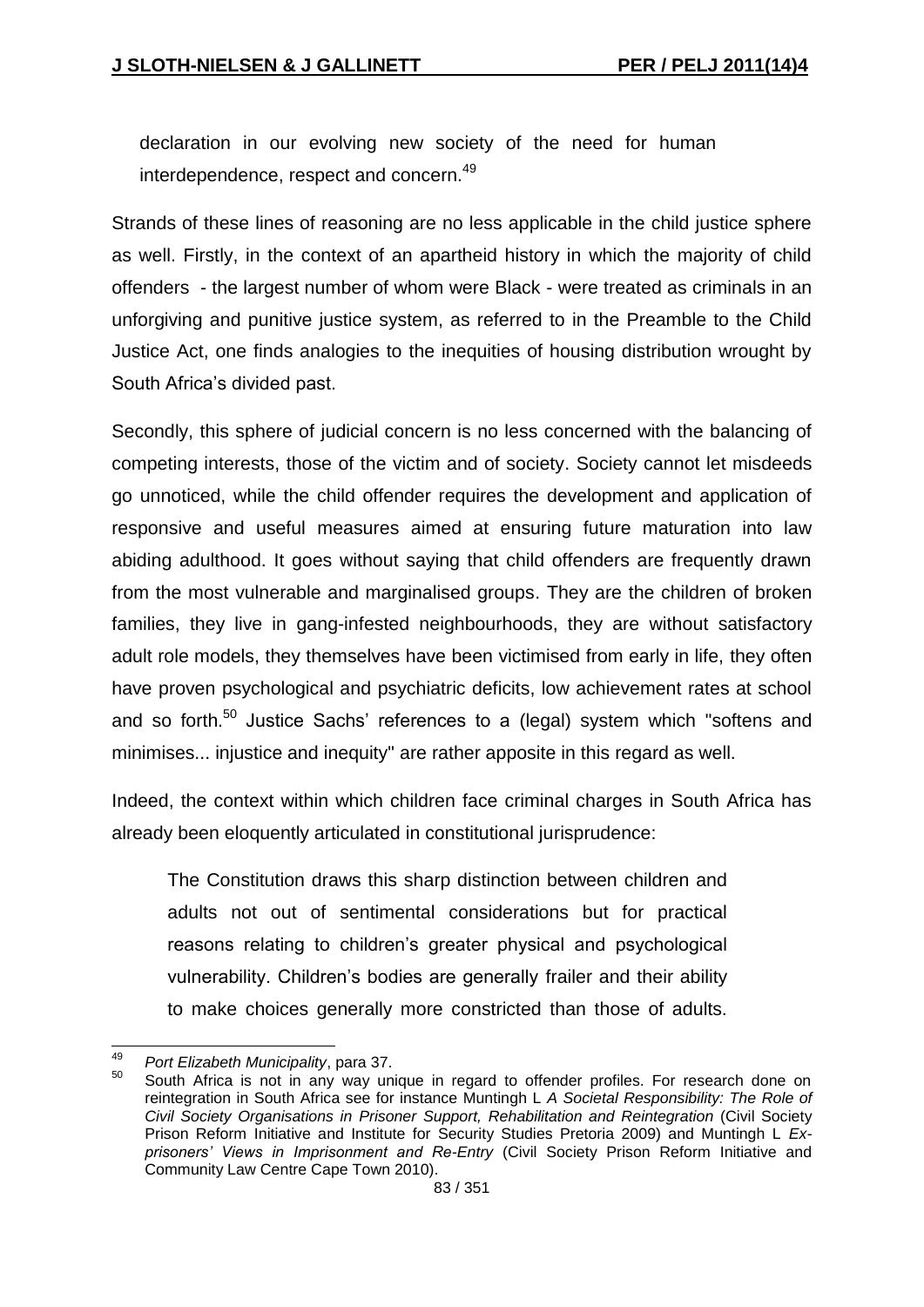They are less able to protect themselves, more needful of protection and less resourceful in self-maintenance than adults. These considerations take acute effect when society imposes criminal responsibility and passes sentence on child offenders.<sup>51</sup>

Thirdly, in relation to neighbourliness and shared concern (the essence of a communitarian philosophy) as highlighted by Justice Sachs, the object, principles, and substantive provisions of the Child Justice Act elaborate these adequately to lay the basis for the assertion that these, too, provide the context of an *ubuntu-*oriented child justice system. The role of families and the community of concern to the child is consistently well articulated in the Act, for instance via the novel diversion orders we have described.

But the excerpts quoted do in fact shape, perhaps obliquely, the primary concern of our analysis in this section, namely the application of the Act at an operational level. The high profile cases usually associated with juvenile justice, and which tend to dominate media attention – the baby Jordan Case, the Eugene Terreblanche case, and *DPP v P*, etc – constitute a miniscule proportion of the overall number of cases which will be dealt with in accordance with the precepts of the new Act. Further, a representative sample they are not, being skewed towards the most serious and attention-grabbing crimes. The vast bulk of children will be appearing in lower courts, charged with far more mundane infractions.<sup>52</sup> Thus the real impact of the restorative justice and *ubuntu* orientation of the Child Justice Act will emerge only from the dayto-day practice of practitioners in the system, largely in the lower courts.

In a presentation to magistrates in 1999, one of the authors referred to the need for engagement, indeed for criminal justice personnel to "bust a gut" to put flesh on the bones of the provisions, such as those we have outlined. This was, it was averred,

 $51$ <sup>51</sup> *Centre for Child Law v Minister of Justice,* par 26 and 27.

It is to be noted that there is no clear benchmark of how many children are expected to be channelled through child justice processes annually. Various guesstimates have been proffered, the most well known being around 100 000 children arrested per annum. These figures were presented at the Parliamentary hearings. The baseline study of the Child Justice Alliance (2007) gives an indication of the very wide range of non-serious or ordinary offences for which children appear in courts on a day to day basis. See Gallinetti J and Kassan D *Research on the criminal justice system pertaining to children in three magisterial districts* (Child Justice Alliance Cape Town 2007).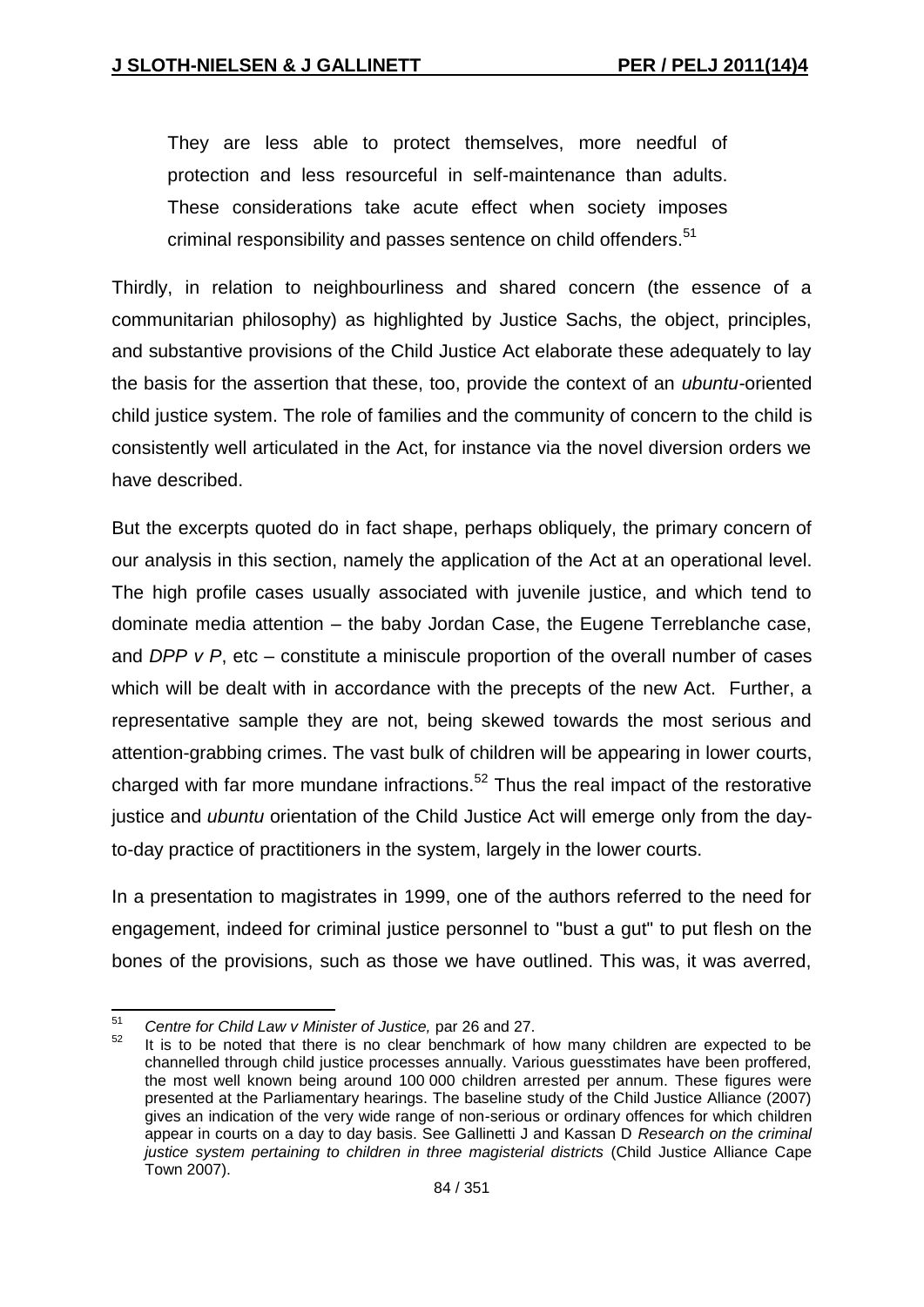the underlying approach to judicial decision-making desired by the SALRC drafters. Operationalising the innovative diversion options discussed in section 2 above, and implementing on a routine basis restorative justice options such as referral to family group conferencing and victim/offender mediation, not to mention devising inspirational alternatives to the usually crude sentencing menu, are not going to be easy. For this actually to happen, both the substantive and procedural dimensions of the restorative design are going to require presiding officers (and to some extent prosecutors and probation officers) to be imaginative and thorough. They will have to delve deep into the individual child's (and family's and community's) circumstances and explore behavioural change-oriented dispositions, whilst at the same time satisfying the communitarian and victim-centred goals of the *ubuntu* ideal. This represents an extended role for justice officials, going beyond the ordinary application of the black letter of the law, as was the case when the Criminal Procedure Act 51 of 1977 was applicable to child offenders. It may take considerable effort for these officials to come to term with the 'new approach' contained in the Child Justice Act.

However, it is the need for officials to think beyond the black letter of the law that we believe is required for the Act to become a meaningful embodiment of an Africanised approach to criminal offending by children: otherwise, the risk exists that diversion and alternative sentencing will come to be seen only as a way for both children and criminal justice officials to profit from the non-punitive dimensions of the law,  $53$ without at the same time ensuring that the internalisation of accountability and accompanying reintegrative ideals are realised. Therefore it is our assertion that the legislature has created an Africanised statute, based on the prominence given to restorative justice and *ubuntu*, but that for it to truly benefit the offender and the victim and community, the criminal justice system will have to embrace and operationalise this legislative intent.

<sup>53</sup> For an early account of how the child justice system might benefit court management by becoming an automatic convenience for the easy processing of cases through diverting them out of the system, see Sloth–Nielsen J, "The Business of Child Justice" in Burchell J and Erasmus A (eds), *Criminal Justice in a New Society*, Juta and Co. Ltd: Lansdowne, 2003.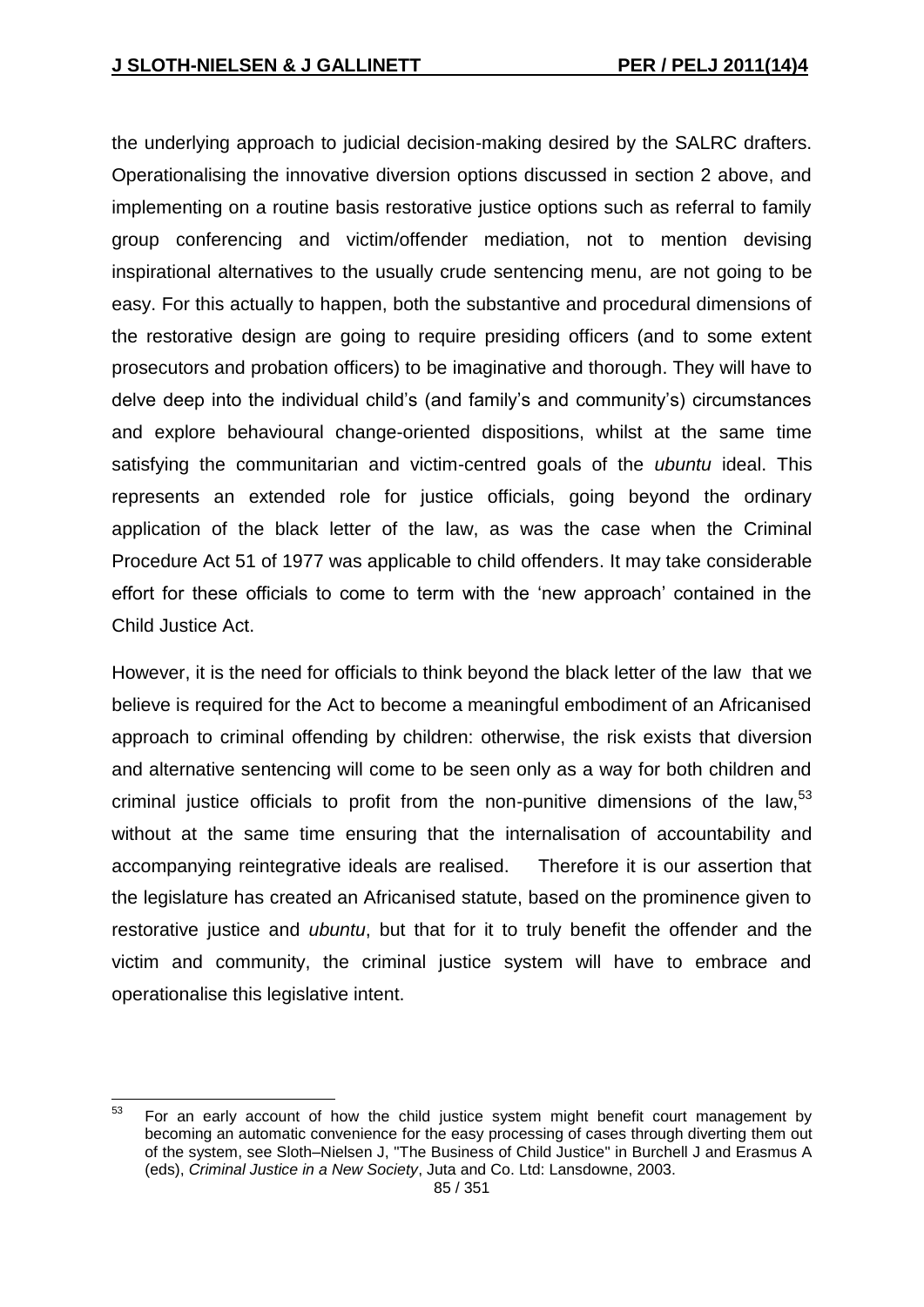### **Bibliography**

#### **Books**

Bronfenbrenner U The Ecology of Human Development Bronfenbrenner U The Ecology of Human Development: experiments by nature and design (Harvard University Press USA 1979)

De Ville JR Constitutional and statutory interpretation De Ville JR *Constitutional and statutory interpretation* (Interdoc Consultants (Pty) Ltd Cape Town 2000)

#### **Chapters in Books**

Maxwell G and Morris A "What is the place of Shame in Restorative Justice", Maxwell G and Morris A "What is the place of Shame in Restorative Justice", in Zehr H and Toews B (eds) *Critical Issues in Restorative Justice (*Criminal Justice Press and Willan Publishing Monsey 2004

Pete S "A brief history of human rights in the prisons of Africa" Pete S "A brief history of human rights in the prisons of Africa" in Sarkin J (ed) *Human Rights in African Prisons* (HSRC Press Cape Town, 2008)

Sloth–Nielsen J "The Business of Child Justice"

Sloth–Nielsen J "The Business of Child Justice" in Burchell J and Erasmus A (eds) *Criminal Justice in a New Society* (Juta Lansdowne 2003)

#### **Contribution at conferences**

86 / 351 Wakefield L "South Africa's compliance Wakefield L "South Africa's compliance with the United Nations Convention on the Rights of the Child and other international instruments: Does the new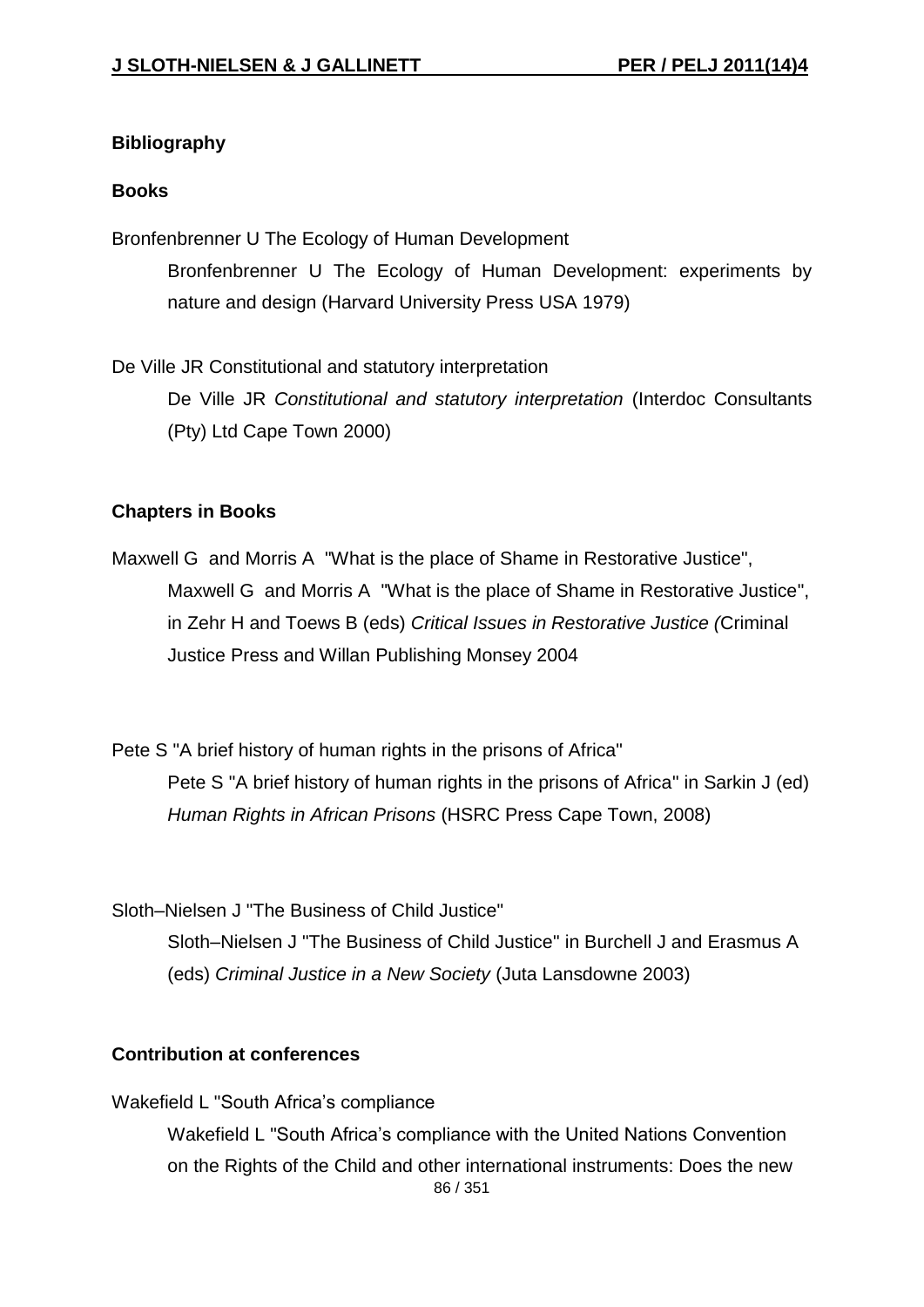Child Justice Act 75 of 2008 truly comply?" in *The Children's Convention at 21: The Rights of the Child come of Age*? 18 – 20 June 2010 University of Ulster (Magee Campus) Northern Ireland

## **Theses and dissertations**

Gallinetti J *An Assessment of the Significance* 

Gallinetti J *An Assessment of the Significance of the International Labour Organisation's Convention 182 in South Africa with specific reference to the instrumental use of Children in the Commission of Offences as a Worst form of Child Labour* (PhD thesis UWC 2008)

## Skelton A *The Influence of the Theory and Practice*

Skelton A *The Influence of the Theory and Practice of Restorative Justice in South Africa with Special Reference to Child Justice* (LLD thesis UP 2006)

Sloth-Nielsen J *The Role of International law*  Sloth-Nielsen J *The Role of International law in Juvenile Justice Reform in South Africa (*LLD thesis UWC 2001)

## **Journal articles**

Keevy I "*Ubuntu* versus the core values Keevy I "*Ubuntu* versus the core values of the South African constitution" 2009 *Journal for Juridical Science*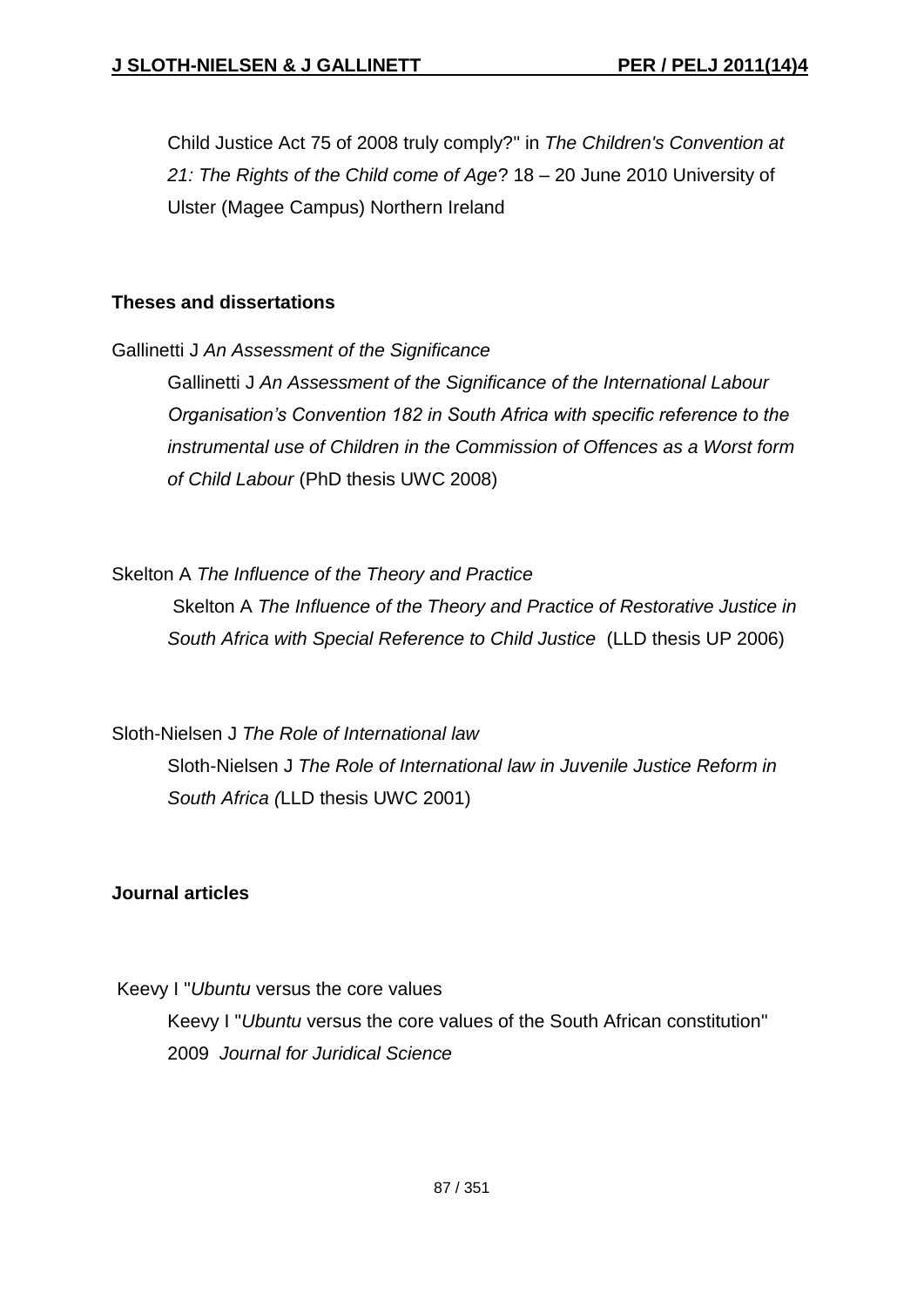Skelton A "The South African Child Justice Bill"

Skelton A "The South African Child Justice Bill: Transition as Opportunity" in Jensen E and Jepson J (eds) *Juvenile Law Violators, Human Rights and the Development of New Juvenile Justice Systems* (Hart Publishing: Oxford 2006).

Skelton A "Severing the Umbilical Cord"

Skelton A "Severing the Umbilical Cord: A subtle jurisprudential shift regarding children and their primary caregivers" 2008 *Constitutional Court Review*

Skelton A "Face to face: Sachs on restorative justice"

Skelton A "Face to face: Sachs on restorative justice" (forth coming 2010) *SA Public Law*.

Skelton A and Gallinetti J "A long and winding road"

Skelton A and Gallinetti J "A long and winding road: The Child Justice Bill, civil society and advocacy 2008 *SA Crime Quarterly* 

## **Other writings**

Gallinetti J *Getting to know the Child Justice Act*  Gallinetti J *Getting to know the Child Justice Act* (Child Justice Alliance Cape Town 2009)

Muntingh L *A Societal Responsibility*

Muntingh L *A Societal Responsibility: The role of civil society organisations in prisoner support, rehabilitation and reintegration* (Civil Society Prison Reform Initiative and Institute for Security Studies Pretoria 2009)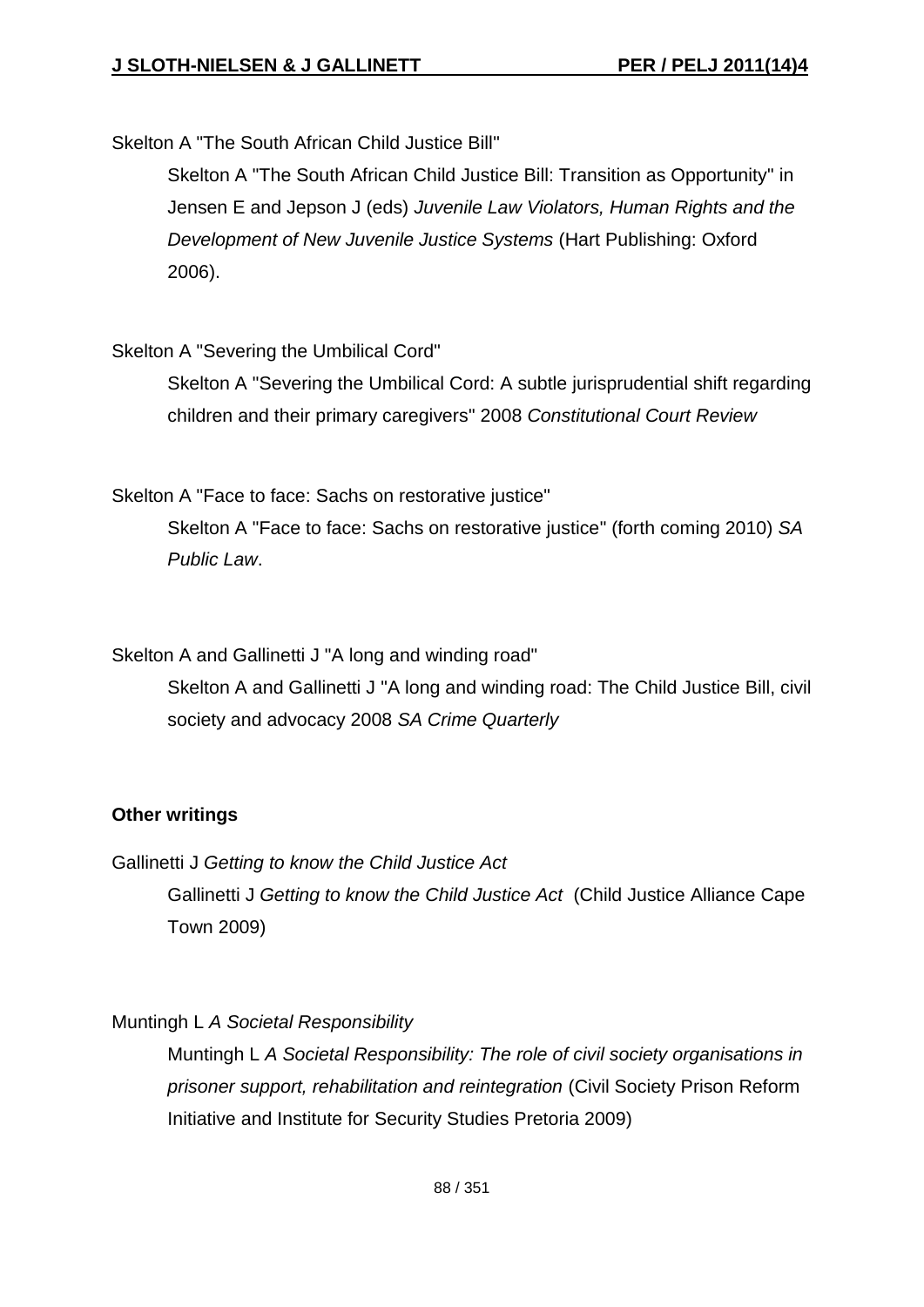Muntingh L "*Ex-prisoners'"*

Muntingh L *Ex-prisoners' Views in Imprisonment and Re-Entry* (Civil Society Prison Reform Initiative and Community Law Centre Cape Town 2010)

Skelton A and Bately M '*Charting progress"*

Skelton A and Bately M *Charting progress, mapping the future: restorative justice in South Africa* (Restorative Justice Centre and Institute for Security Studies 2006).

Sloth-Nielsen J "A short history of time"

Sloth-Nielsen J "A short history of time" in Gallinetti J et al *Child Justice: Children's Rights under Construction* (The Child Justice Alliance and the Open Society Foundation for South Africa Cape Town 2006)

## **Legisation**

Child Justice Bill 49 of 2002

Child Justice Act 75 of 2008

Children's Act 38 of 2005

Criminal Law (Sentencing) Amendment Act 2007

## **List of Cases**

*Centre for Child Law v Minister of Justice and Constitutional Development and Others* 2009 ZACC 18

*Dikoko v Mokhatla* 2006 6 SA 235 (CC)

*DPP Kwa-Zulu Natal v P* 2006(1) SACR 243 (SCA)

89 / 351 *Le Roux and others v Dey and others* CCT 45/2010